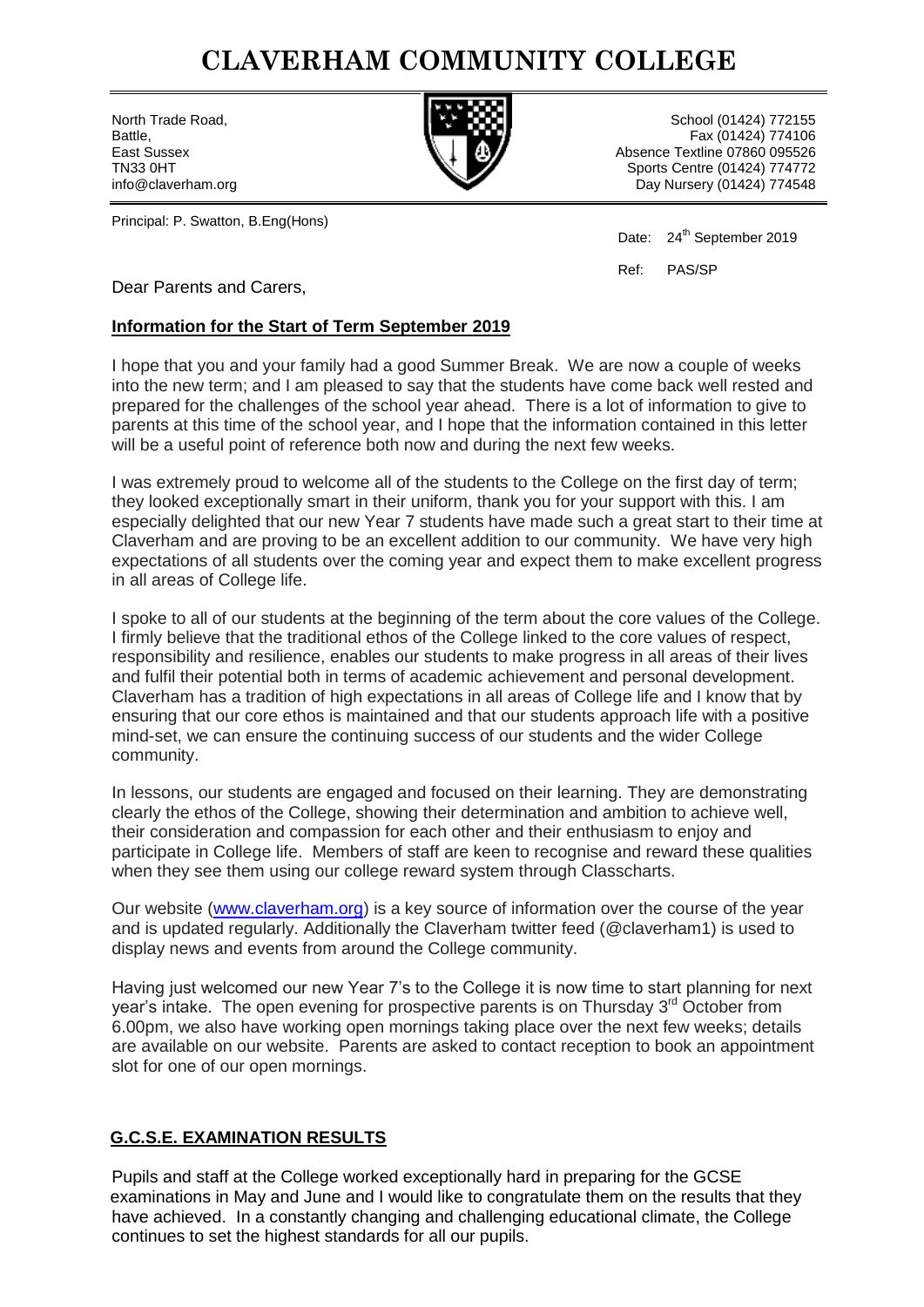For the second successive year, the College results have improved and we continue to exceed the national average in all benchmark measures (shown below).

|                                            | CCC 2019 | National Ave 2018 |
|--------------------------------------------|----------|-------------------|
| $\bullet$ 9 – 4 in English and Mathematics | 73%      | (64%)             |
| $\bullet$ 9 – 5 in English and Mathematics | 56%      | (43%)             |
| • EBacc (Average points score)             | 4.94     | (4.05)            |
| • Attainment 8 (A8) figure                 | 53.4     | (46.6)            |

*This means that the average grade per student based on their best 8 qualifications was 5.3 (B-) which compares very favourably with the National average of 4.7 (C).*

The new 9-1 grading system is now in place for all subjects. Grade 9 is not the same as A\*, it is designed to recognise the very highest performing students, so there are fewer grade 9s than there were old A\*s. Grade 8 straddles the top of the old A and the bottom of the old A\*, so there is no direct comparison with A\*.

These results are due to the close and productive partnership that exists between home and school. The commitment of the pupils to their studies, the unstinting support of parents and the focused expertise and skill of the teaching staff enable pupils from across the whole ability range to reach and, in many cases, surpass the ambitious targets set for them.

#### **Notable Highlights:**

| <b>Pupils awarded outstanding grades</b> | Pupils who made exceptional progress |
|------------------------------------------|--------------------------------------|
| <b>Thomas Moore</b>                      | <b>Esme Charlot-Vickers</b>          |
| <b>Charlie Murphy</b>                    | <b>Taylor Cooper</b>                 |
| Elsa Phillips                            | <b>Emily Hobson</b>                  |
| Tabitha Richards                         | Sarah York                           |
| Marli White                              | Eve Haley                            |
| Amy Ballard                              | <b>Thomas Neville</b>                |
| Louie Pietroni                           | <b>Camilla Cummins</b>               |
| Amelia Cameron                           | Tabitha Richards                     |
| Alicia Wakeford                          | Gabriella Pontecorvo                 |
| Jennifer Styles                          | Camille Charlot-Vickers              |

We are delighted that over 30% of the College examination entries yielded the top grades (9- 7), an increase of 12% when compared to 2018. Additionally, 63% of the grades awarded this summer were at least grade 5. This represents an increase of 11% over 2018.

Following initial analysis of these results, our main targets for the coming year are to maintain and improve upon this level of attainment and achievement for the current pupils. We will also address underperformance issues in some individual subject areas and continue to improve the performance of our most able pupils and thus continue to increase the percentage of pupils achieving the top grades. A variety of strategies will be used to address our targets for the coming year. These targets are outlined in the College Improvement Plan which is scrutinised by the Governing Body and County advisors.

Once again, my thanks go to the staff for their efforts in preparing the pupils for their examinations and our congratulations go to them all for their individual successes.

#### **Private Tutors:**

At the start of the academic year, parents may be looking at getting their child a private tutor. Please also bear in mind the following safeguarding checks: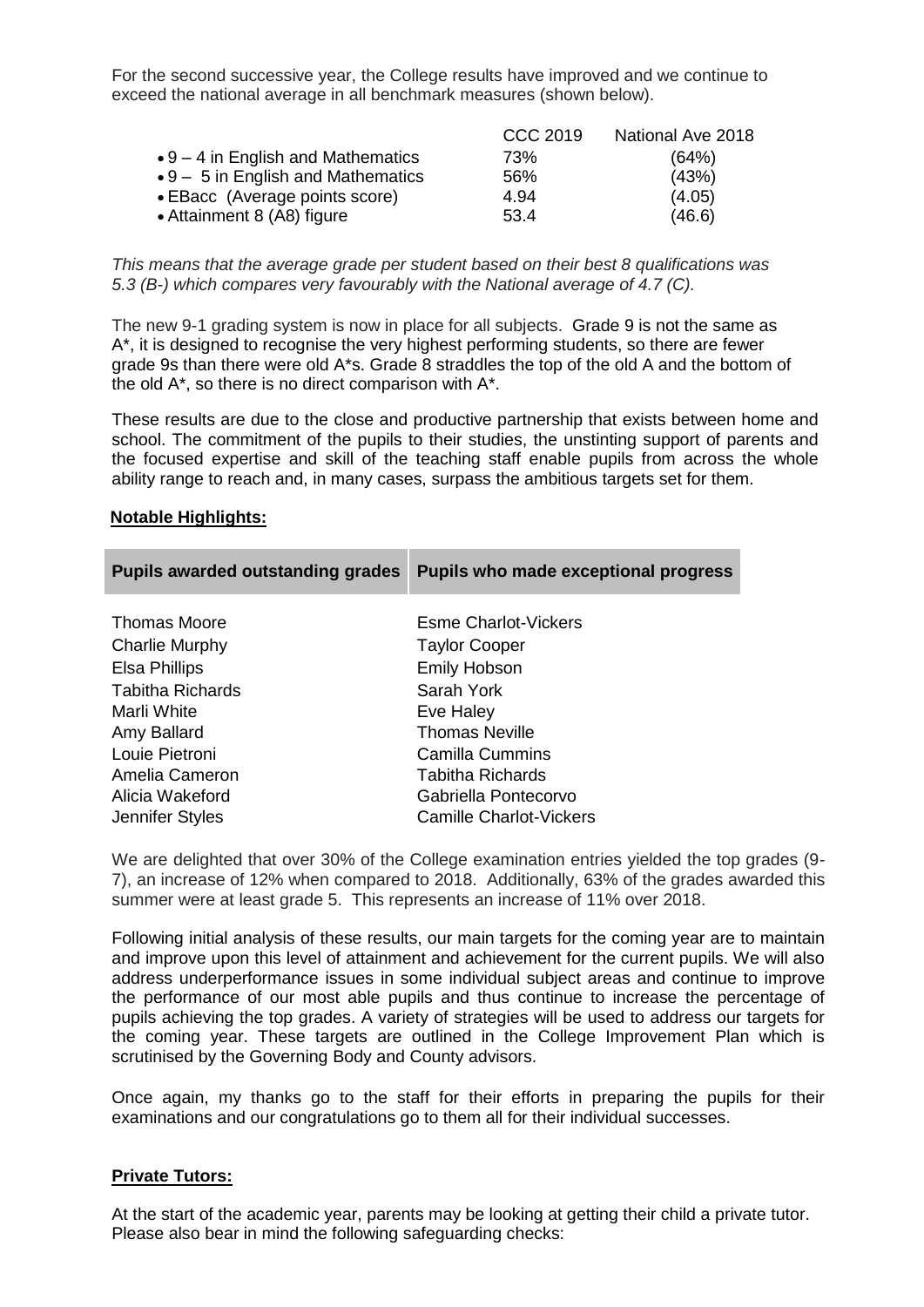- Requesting sight of a current enhanced Disclosure & Barring Service check (DBS);
- Obtain references:
- Do not leave your child alone with the tutor and ensure that lessons take place in a communal part of the home.

Please bear in mind that tutor services are not regulated.

#### **STAFF NEWS**

I am very pleased to welcome the following members of staff who have taken up positions at Claverham from this September:

Mrs Brooks joins the English Department; Mrs Hardy joins the College as Head of MFL; We welcome Mr Pitman back to the College in the Maths Department; Mr Mitchell joins the PE Department; Mrs Sharp joins the Maths Department: Mrs Sheehan joins the College as a Senior Cover Supervisor; Mrs Taylor joins the College as our Medical Welfare Officer.

#### **HEAD GIRL/BOY: DEPUTY HEAD GIRL/BOY**

I am very pleased to announce that I have made the following appointments for this school year:

| <b>Head Girl:</b> | Evie Eason-Warner | <b>Deputy Head Girl:</b> Cora Taylor |  |
|-------------------|-------------------|--------------------------------------|--|
| Head Boy:         | Hugo Holmes-Bower | <b>Deputy Head Boy:</b> Cal Daykin   |  |

Congratulations to these four senior pupils and to all the Prefects and Senior Prefects appointed recently across the College.

> Caldbec –Callum Brand C10 & Maya Andrew C36 Deputies: Kitty Horsman C36 & Holly White C10 Montjoie – Oliver Sargent M31 & Megan Hammond M31 Deputies: Bethany Hill M31 & Hazel Fox M24 Oakwood –Hugh Cameron O38 & Saffron McGain O38 Deputies: Holly Higham O38 & Chloe Henham O55 Santlache – Aidan Kirby S12 &Mia Taylor S19 Deputies: Harindu Nettikumara S12 & Maddie Brandt S19 Telleham –Peter Conte T29 & Emma Lawton T29 Deputies: Ben York T30 & Mei-Gui Rose T30

#### **SOCIAL NETWORKING WEBSITES – GUIDANCE FOR PUPILS AND PARENTS**

In recent years social networking web-sites have become an increasingly popular way for people to publish their personal profiles, opinions, photos and video clips on the internet. However, some recent incidents involving pupils and these sites indicate that further guidance to pupils and parents about the use of these web-sites would be worthwhile.

Pupils publishing information on these sites must be aware that this information could potentially be viewed by anybody - not just their current circle of friends. They need to think carefully about whether they would be comfortable with anything they publish being seen by parents, relatives, teachers and possibly even future employers. For personal safety reasons, the importance of not revealing contact details such as full names, addresses and telephone numbers cannot be over-stressed. Photographs and video clips from mobile phones and webcams published on the internet can be easily copied, manipulated, e-mailed and printed by anybody, so careful consideration needs to be given to the suitability of any images and video clips placed on these web-sites.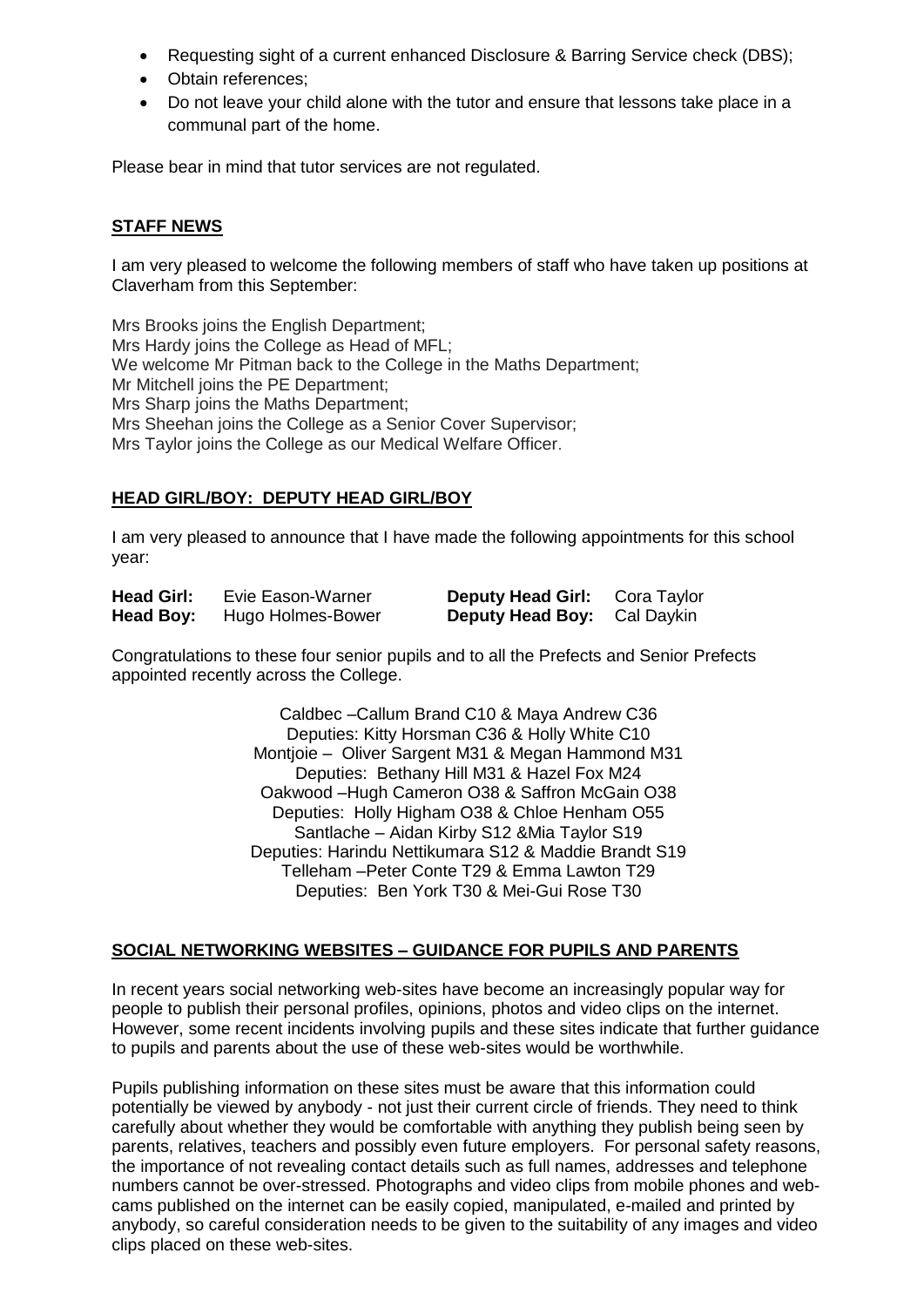Most young people use these web-sites in a positive way to maintain and develop friendships beyond school hours and after leaving school. However, they can also be used as a tool for bullying and action is always taken by the school against any pupil using these web-sites in an inappropriate way. This includes the posting of comments, photographs or video clips about any pupil or member of staff or the use of offensive language, images or video clips that could in anyway be associated with the school.

These web-sites are regularly monitored by staff, but the most effective policing of content are by pupils themselves and any pupil discovering inappropriate content should report it to a member of staff immediately.

Parents obviously also have a huge part to play in ensuring that our pupils access the internet in a safe way by monitoring their access and usage of website and social networking. By working together we can help to ensure that young people in our community develop into safe and responsible citizens of the digital world.

Should parents have any concerns about their son/daughter"s experience of any of these websites they can go to the College Website to get further advice [http://claverham.e](http://claverham.e-sussex.sch.uk/parents/internet-safety-2/)[sussex.sch.uk/parents/internet-safety-2/](http://claverham.e-sussex.sch.uk/parents/internet-safety-2/) , or contact their child"s Head of House.

#### **CLASS CHARTS**

To assist both pupils and parents in the organisation and completion of homework, we provide an online record of all homework that is set and relevant completion deadlines.

Pupils have been provided with a school planner in which they are still expected to record full details of their homework. Should there ever be any uncertainty about homework that has been set then full details may be viewed through the 'Class Charts' website.

Parents and pupils have been provided with their own unique login code and this code remains active until such time as the pupil leaves the College. If log in details have been forgotten/lost, please email [ictsupport@claverham.org](mailto:ictsupport@claverham.org) or send your child to the IT support office. Class Charts can be accessed from any web browser and there is also a link provided on the College website (www.claverham.org).

Any pupil that does not have internet access at home is able to view and print out details of their homework in school at break, lunchtime or in after school "homework club" (15.30 – 17.00 Mon – Thurs Room 24).

Should you or your son or daughter experience any problems with "Class Charts" please contact their Head of House in the first instance.

#### **ATTENDANCE**

I would like to thank parents for all their support in ensuring that the attendance of pupils at the College is as high as possible. By working together we have managed to improve our attendance rates over the past year, an achievement which we are very proud of.

I know that parents appreciate how important excellent attendance and punctuality are in that they are key factors in pupil"s progress in their studies, enabling future success, as well as setting up good habits for later life in terms of further education or employment.

Obviously in order to maintain this accomplishment we need to continue working together to ensure that our pupils attain maximum attendance.

Claverham Community College operates a procedure for parents wishing to request absence taken within term time, in line with the guidelines set by the local authority, East Sussex County Council.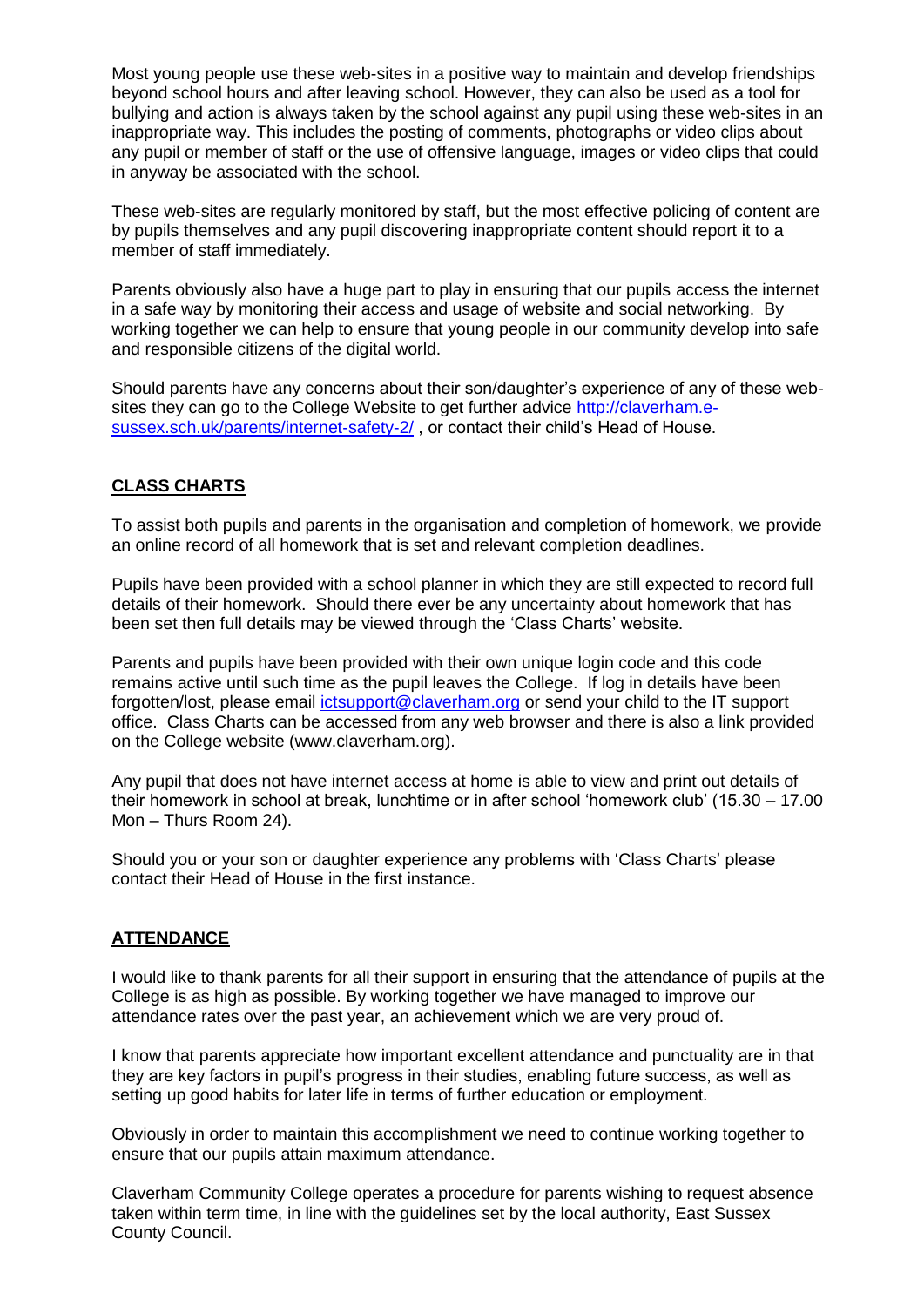The vast majority of parents support the College in not taking their daughters or sons out of school in term time, other than in exceptional circumstances. Obviously any absence from school does disrupt a child"s learning.

The law does not grant parents an automatic right to take their child out of school during term time. You may consider that an absence will be in part educational, but your child will still miss out on the teaching that their classmates will receive during this time. Children returning from a term time absence are also unprepared for the lessons which build on the teaching they have missed. This poses a potential risk of under-achievement, which is something we all wish to avoid.

The Department for Education allows a Principal or Head Teacher the discretion to consider authorising an absence in term time only in "exceptional circumstances". If you consider that your request for absence is exceptional you will need to complete an "Absence in Term Time" request form, which is available via the College website or from the main College reception. The form should then be returned to your daughter or son"s Head of House for consideration. A response to your request will be sent to you as soon as possible. If the absence is not considered to be an exceptional circumstance, and you nevertheless take your child out of school, the absence will be recorded as unauthorised.

In the case of an unauthorised absence, the Local Authority Behaviour & Attendance Service will be notified and a Penalty Notice will be issued. A Penalty Notice is a fine of £60 which increases to £120 if not paid within the first 28 days. Thereafter, if the Penalty remains unpaid this may result in legal action. Please note that such a Penalty is issued to each parent for each child taken out of school.

These procedures apply to the parents/carers of children of compulsory school age who are registered at a maintained school, academy, pupil referral unit, or any other alternative educational provision arranged under s19 of The Education Act 1996.

All those defined as a parent under section 576 of the Education Act are parents for the purposes of these provisions. As with prosecutions under section 444 Education Act 1996, a penalty notice may be issued to each parent liable for the offence.

All requests must be made by completing the 'Absence in Term Time' request form; letters will not be accepted. This form should be returned to the College at least 14 days before the start of any absence.

Thank you once again for your continued help and support; I am sure that by working together we can continue to improve the College for all members of our community.

#### **PUNCTUALITY**

We pride ourselves on the punctuality demonstrated by our pupils who arrive in good time in the morning and to lessons throughout the day. Along with excellent attendance, good habits in terms of punctuality, formed in school will stand pupils in good stead for later life and employment.

Just to remind parents, pupils are met by staff on the school gate every morning. Lessons start at 8.55 a.m. and it is important that pupils are in school before that time. Please do not put your child in the position where they will arrive late to school, it gets pupils" off to a bad start to the day. If a pupil is late twice within a 2 week period they will receive an after school detention**.** However, if a pupil is persistently late, more than 4 times in a term then they will receive an after school detention each time that they are late.

Please note this does not apply when a pupil has caught a designated school bus which subsequently arrives late.

I am sure that by working together we can ensure that all pupils can achieve excellent levels of punctuality and attendance.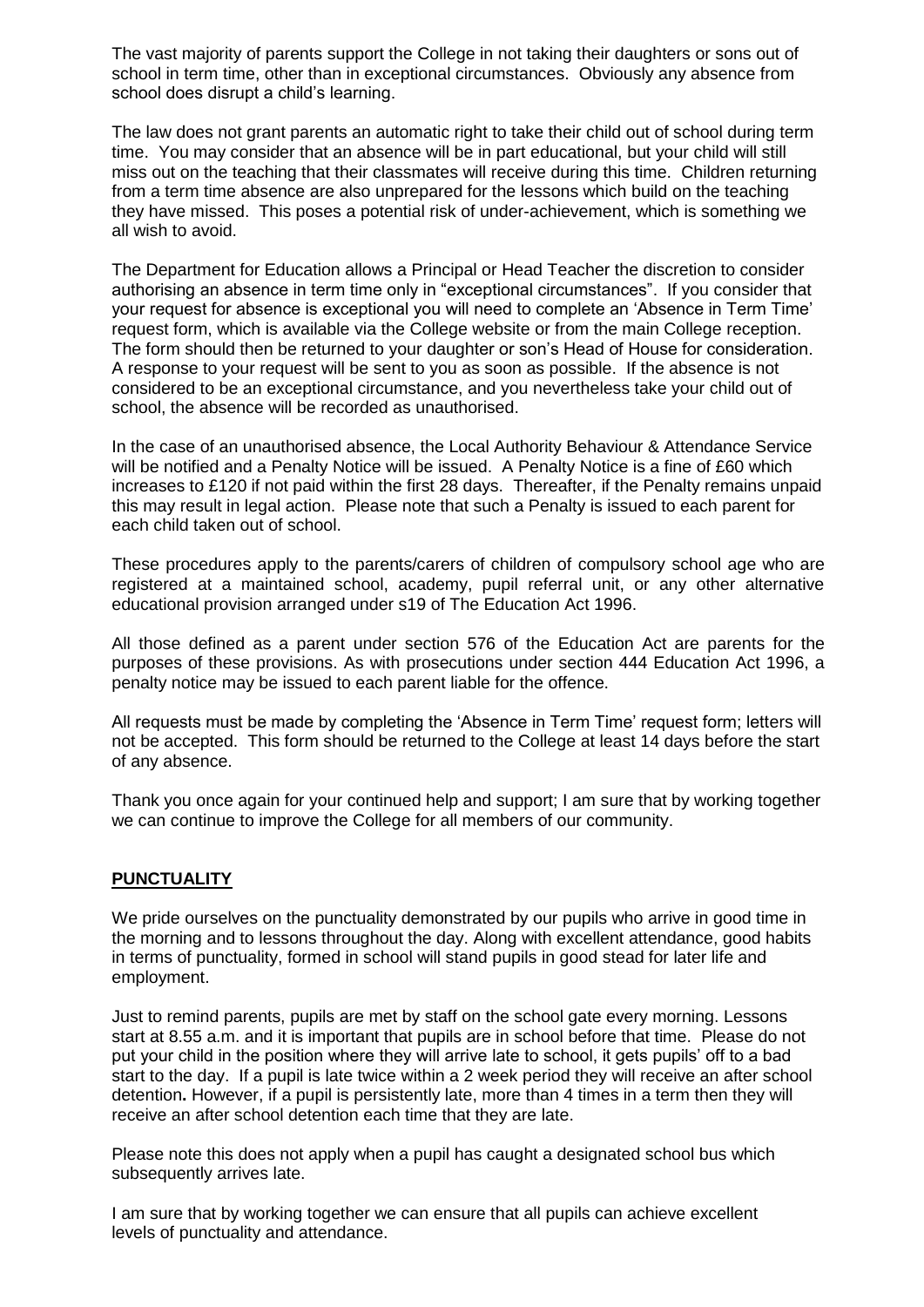#### **ABSENCE OR LATE ARRIVAL**

Could parents please ensure that we are informed if a pupil is going to be absent or will be arriving late to school for any reason. Without a text message or e-mail our staff members have no way of knowing whether an absence or late arrival is due to your child not being sent to school or being sent and not arriving.

**If your child is unwell or going to be late into school for any reason, for their safety, please contact the school before 9.30am by either of our preferred methods:**

#### **REPORTING A CHILD'S ABSENCE OR LATE ARRIVAL**

#### **Text Number: 07860 095526**

#### **Or**

#### E-mail: attendance@claverham.org

Please leave your message by 9.30am with your child"s full name, tutor group and the reason in all correspondence.

Reporting an absence by text or email will be sufficient in explaining a day's absence or continual absence for up to 2 days in a calendar week. Please contact the College again on the third day if your child's absence continues beyond 2 days. Please be aware any absence of 2 days or more requires medical evidence to be provided to the college. Parents can be fined by ESCC if medical evidence is not provided.

All pupils who arrive late to school or need to leave early for any reason must report to Reception to sign in or out as appropriate.

If your child returns to school after an illness and you would like to inform us that your child has been sent, please contact the College using the above contact details so that we can alert you if your child does not arrive at school as expected. Please contact us again on Monday morning if your child"s illness continues into a second week.

#### **Pupils leaving for Appointments during the School day**

I would ask parents to give the College advance notice in writing of any appointments, medical, college interviews etc requiring pupils to leave school during the day. Pupils should bring a letter into school, on the day of the appointment, signed by their parent/carer. The letter should give details of the appointment and state whether they are allowed to leave school or required to wait in reception to be collected, and if so, by whom. This information is required to safeguard your child. You child should then hand this letter to their House tutor for signature at morning registration on the day of the appointment. This letter then needs to be handed to reception when signing out as confirmation that they have permission to leave. I understand it is not always possible to make medical appointments out of school hours but appreciate your efforts in keeping the amount of missed time to a minimum.

#### **Changes of address or contact details**

Please inform the College if your address, e-mail, work or mobile numbers change so we can update our records.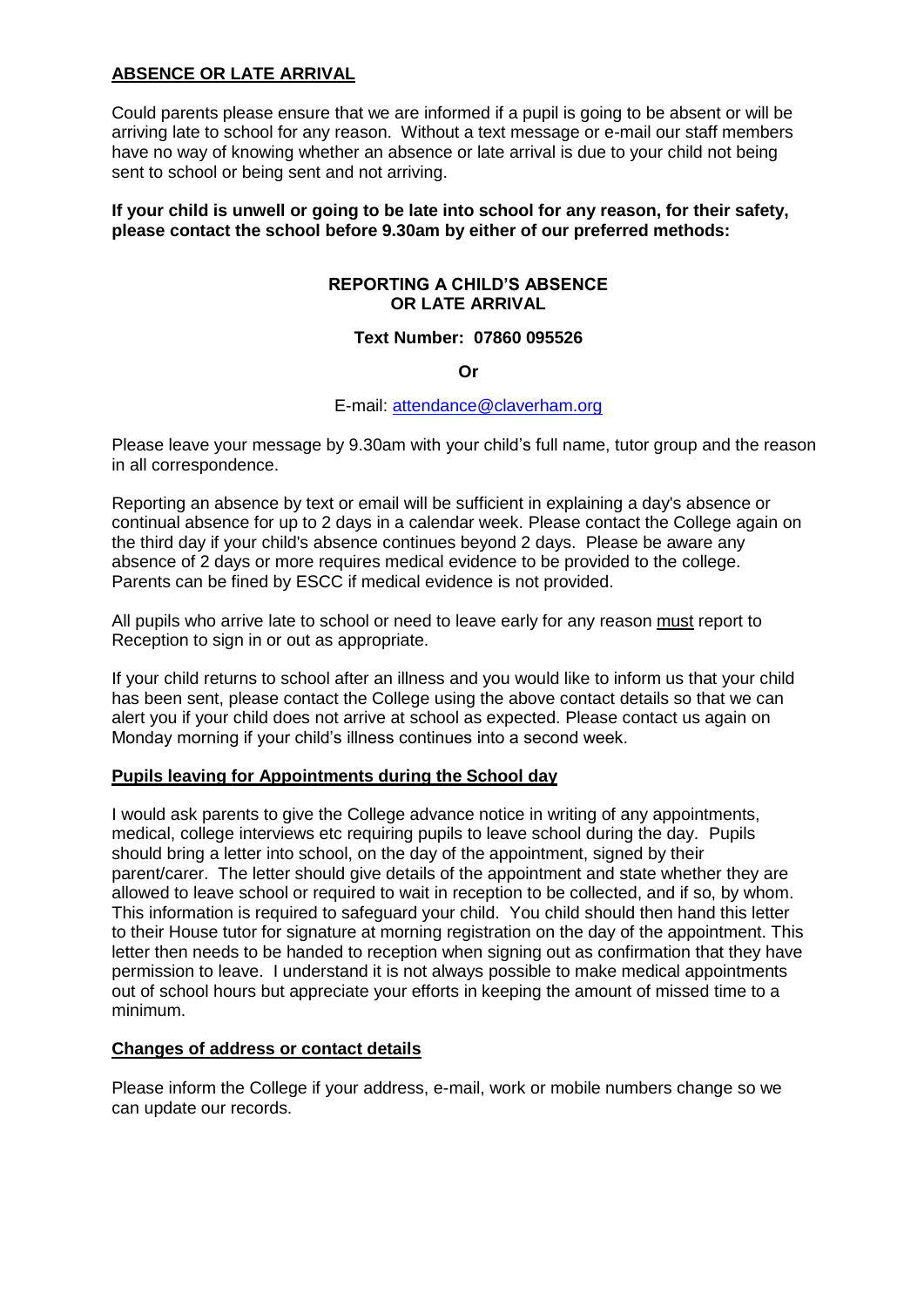#### **DETENTIONS**

We have updated our Behaviour Policy in line with feedback from our stakeholders. Page 5, point 7 – Classroom Behaviour Management & point 17 Sanction Guidance and Procedures are the key changes. To see a copy of our policy please see our College Website: http://www.claverham.e-sussex.sch.uk/documents/policies/

Please note that the notification of an After School Detention will be via an email to parents. We no longer send out detention letters. This is to minimise the time between pupils receiving the referral and completing the detention. We will always endeavour to keep parents informed so please provide us with an up to date email address. Students are reminded via a slip in their register too, on the day.

#### **ENERGY DRINKS**

I would like to remind pupils and parents that we do not allow energy drinks or drinks high in caffeine to be brought into school.

It has been reported in the press recently that some secondary school-age children come into school having not had a proper breakfast and start the day with one of these energy drinks. This can lead to pupils being hyperactive and lacking in concentration. This is obviously not conducive to a good learning environment in the classroom and could lead to a negative effect on behaviour. We have conducted assemblies with the pupils at the College highlighting the issues surrounding drinks of this type, the need to have a good healthy breakfast, and the benefits that this has on the learning that takes place during the school day. I am sure that parents also regularly give their children encouragement with regard to eating a healthy breakfast.

We place a huge value on the quality of teaching and learning which takes place in the classroom and want to do everything possible to ensure that our pupils engage fully with their lessons. I am sure that you share my concern over the negative effect which these drinks can have and will support the pupils and the College with this. I have also reminded the pupils that any energy drinks brought into the College will be confiscated.

#### **CAR PARKING**

The area at the front of the College, further along North Trade Road and the adjoining roads continue to be very busy, particularly at the beginning and end of the day. Coaches need to be able to pass through the site and I would be grateful if parents could keep the front of the College clear at peak times.

I have also been asked by the owners of properties in the roads adjoining North Trade Road to ask that parents are considerate in the way which they drive and park so as not to pose a danger to pupils and other pedestrians and not to block driveways or access.

Could I also take this opportunity to remind parents that there are no rights of way through the College? Cars driving onto the site to drop off or pick up their children or using the entrances as an area to turn round do constitute a hazard to our pupils and staff, especially at the start and end of the school day.

#### **LOST TRAVEL PERMIT/FREEDOM TICKETS**

If a pupil loses their Travel Permit/Freedom Ticket East Sussex County Council will issue a duplicate upon receipt of payment. The fee is £10 for each duplicate.

Duplicate passes can be ordered by calling Accounts Receivable at East Sussex County Council on 01273 481280 where you can pay by debit or credit card.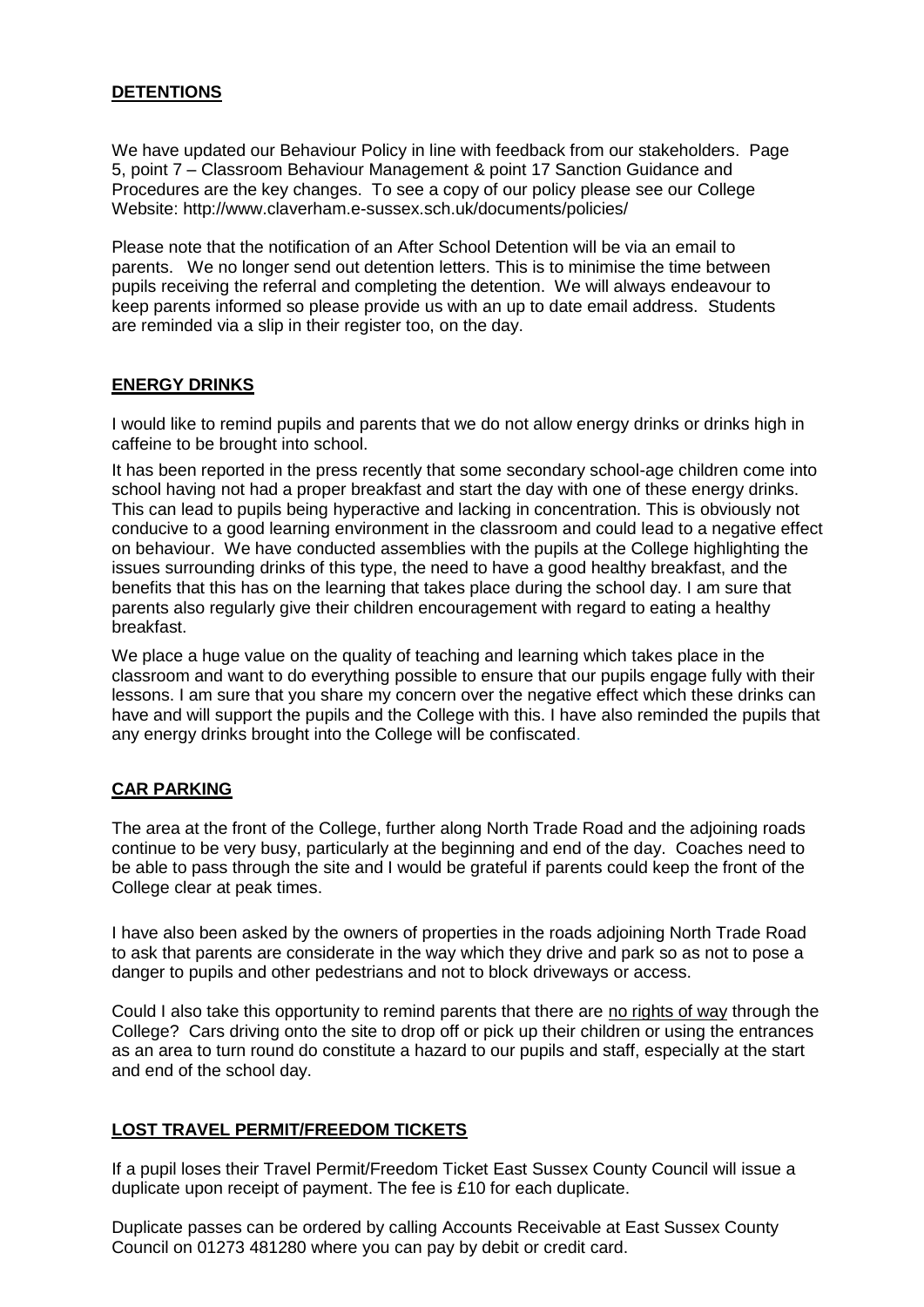Please note that temporary passes can only be issued by the school to pupils who have Travel Permits to travel on the school coach services (CC1, CC3, CC4, CC5, CC6, & CC7). Temporary passes cannot be issued to pupils who lose or forget their Freedom Tickets and usually travel on the public bus services. Pupils will need to pay the usual bus fare.

Pupils need to carry their bus passes on a daily basis. Buses can refuse to carry a pupil without a pass.

#### **CHEWING GUM**

The summer clean illustrated just how much damage can be done when chewing gum is brought to school. The College rules are quite specific when it comes to chewing gum. Please ask your son or daughter not to bring chewing gum into school as it is not allowed on school premises. Pupils found in possession of chewing gum will be given after school detentions, during which they will be required to assist in community service activities around the College site.

#### **MOBILE TELEPHONES AND OTHER VALUABLE ITEMS**

I would be very grateful if parents would ensure that their children are aware of the College rules concerning mobile telephones and other valuable items. They are not allowed to be brought on to the school premises and will be confiscated if they are. One of the major reasons for this is the high cost of these items and the considerable distress it can cause if they are lost or stolen. As they should not be brought on to the premises I would point out that should they be lost or stolen they are not the responsibility of the College.

#### **FINANCE OFFICE**

We now use ParentPay to collect medical consent information for school trips, even if there is no cost associated. With this in mind, if you have not yet activated your ParentPay account please do so at your earliest convenience. Please contact Mrs Blissett in the Finance Office by emailing [sba@claverham.org,](mailto:sba@claverham.org) or via the main school number, if you need a reminder of your activation codes. It is also useful if you enable the email alerts in your ParentPay account. This will send you a message every time a new item has been added to your account.

With the use of ParentPay to pay for school trips and dinner money, the Finance Office does not have any change to give to pupils. Please ensure you give your child the appropriate change for bus fares etc. before they come to school as we cannot guarantee we can accommodate requests.

#### **LIBRARY**

**Opening Times**: The library is open from 8.55 a.m. to 3.30 p.m. including break and lunchtimes.

**Library Lessons**: Year 7 pupils will have one English lesson per fortnight in the library during which time they will be shown how to use the library efficiently which will encourage them to become confident and independent learners.

**Library Books**: All pupils are able to borrow fiction and non-fiction library books and can keep these for two weeks. If they need the books for a longer period they can be renewed. Pupils are encouraged not to keep books indefinitely as this prohibits other pupils from being able to borrow them. Please ensure that your child returns books promptly to the library.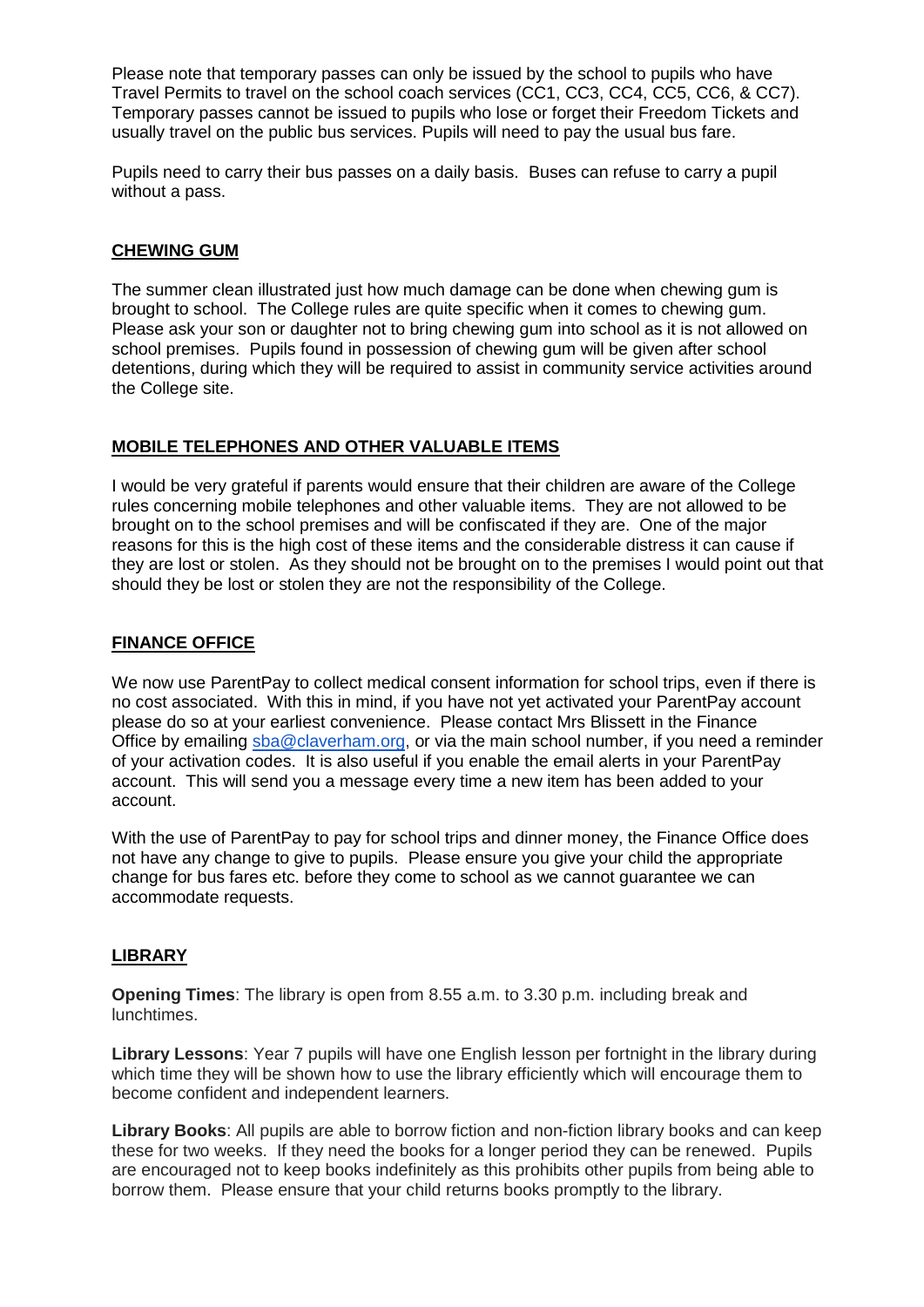**Accelerated Reader**: All Year 7 pupils are enrolled on the Accelerated Reader reading scheme. They should all, by now, have received their individual reading level, so will be able to choose, with confidence, their reading books. In order to check the level of reading books they have at home, please visit www.arbookfind.co.uk.

**Library Computers**: There are thirty computers in the library and these are available to pupils who wish to come to the library during break or lunch time to do homework or research. Pupils are able to access the internet and their work files from any computer in the school, including the library.

**Silent Study**: Year 11 pupils have supervised exclusive access to the library between 3.30 and 4.45 pm Monday - Thursday. This will give Year 11 pupils a space to study, in silence, without distractions. For further information, please see attached poster.

#### **P. E. DEPARTMENT**

**Valuables:** Please take this opportunity to remind your son or daughter that any valuable items should be placed in the valuables box during P.E. lessons. In order to assist pupils identifying their watches and calculators, we strongly recommend that all items have pupils initials scratched on the back, and that expensive watches are not used for school.

**Kit:** Once again can we take this opportunity to remind you that all P.E. kit needs to be clearly labelled - preferably on the outside of the garments to make identification easier. If your child is unable to take part in PE due to an injury it is still necessary for them to bring their kit. Providing it doesn"t cause any discomfort, your child can get changed and still play a less active role in the lesson such as coach, official or choreographer. If your child is likely to have to miss P.E. for a long period of time, a Doctor's certificate is required.

Due to the range of activities carried out in the curriculum, we request that plimsolls, vans or converse style trainers are not worn in PE lessons as they do not provide sufficient support.

**Clubs:** A club list has been included at the end of this newsletter. Lunch time clubs begin at 12.55 p.m. and finish at 1.30 p.m. (It is advised that your child has a packed lunch on these days).

After school clubs begin at 3.30 p.m. and finish at 4.30 p.m. All abilities are welcome at these clubs all that is asked is that the child has enthusiasm and commitment.

**Matches and Competitions:** If your child is selected to represent the College at any time they will be given a letter to take home. All the relevant details will be given i.e. venue, times etc. We ask that you sign the reply slip attached to the letter acknowledging that you are aware of your child's attendance and selection and that you are able to collect your child at the required time. Spectators are always welcome at any of the College fixtures, but could I please ask you to sign in at reception. You will also require photo id as part of our safeguarding procedures.

**Notes:** It would be most helpful to the members of the P.E. Department if you could notify them of any medical conditions that might affect your child's performance.

#### **MUSIC DEPARTMENT**

Rehearsals for the school production are underway, and once again we see Music, Dance and Drama working together. This year the show is Little Shop Of Horrors, which will be performed in the college hall from 23rd - 25th October, 7pm. Details of how to purchase tickets will follow soon.

We need to transform the stage into a flower shop for this show, so we are looking for donations of artificial flowers to help us with this. If you can help, please send your donation into school, or contact ecg@claverham.org for more details.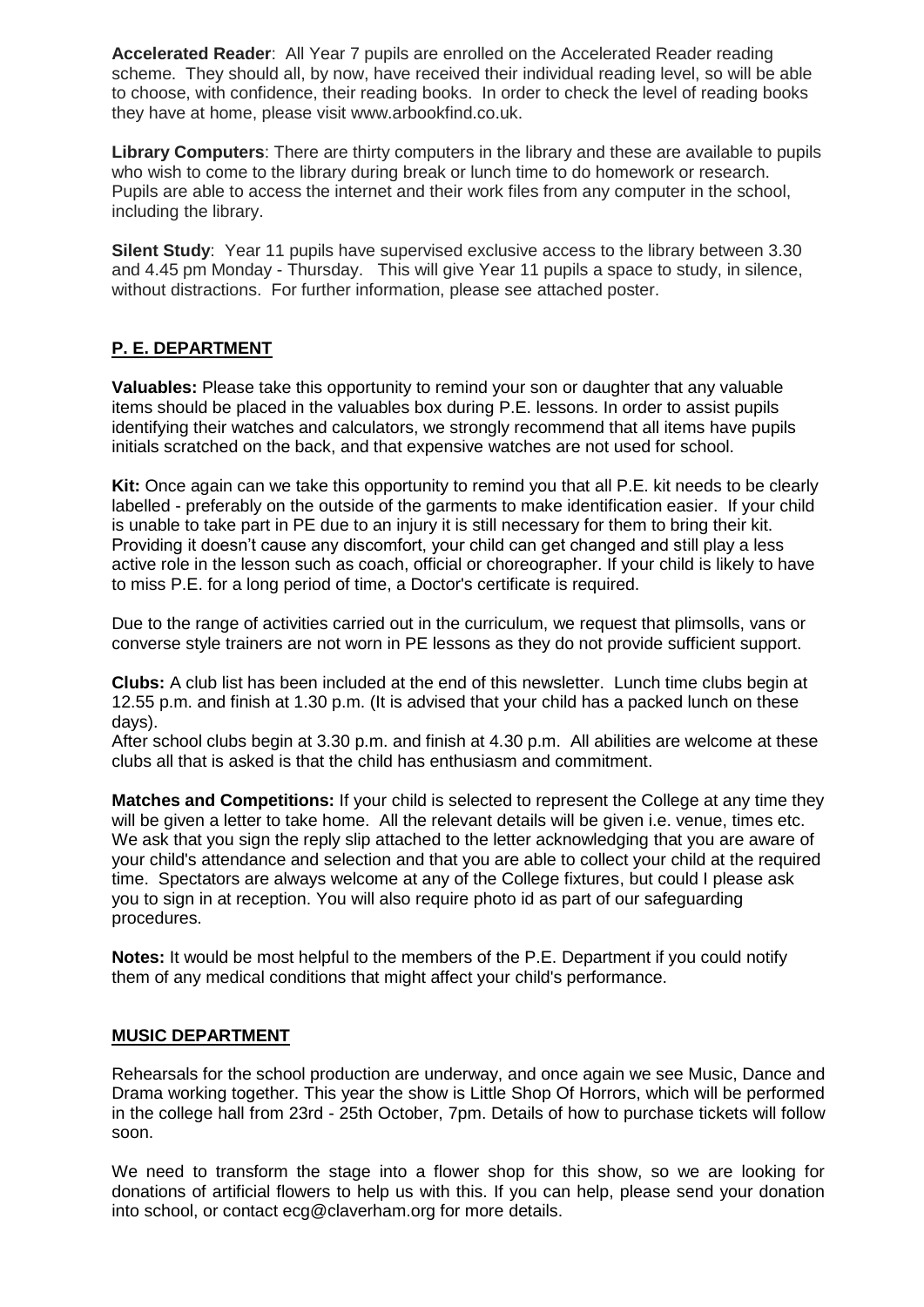There are a number of bands who meet and work regularly with Mr Di Girolamo - new bands who are interested in rehearsing at school should speak with him as soon as possible.

Other rehearsals: Other clubs are on hold until after Little Shop, but expect to see Choir and Orchestra up and running again after half term, when we will begin preparing for the Christmas concert. There will also be opportunities for soloists and groups to perform - details to follow nearer the time.

Attendance at clubs also earns points for their house, and decides which house wins the Andrew House Music Cup each year.

Peripatetic Lessons (East Sussex Music): Lessons have begun for most instruments already please make sure that you check the timetables in the music corridor each week for your lesson time.

Any pupils who wish to begin learning an instrument should speak to their music teacher or apply online at eastsussexmusic.org

Dates for your diary:

Little Shop Of Horrors: Wednesday 23rd – Friday 25th October, 7pm

Christmas Concert: Wednesday 18th December, 7pm

Congratulations to those of you who passed music exams last year - don't forget to come and tell Mrs Graham how you got on - the noticeboard needs updating with your certificates!

#### **GEOGRAPHY DEPARTMENT**

Year 11 pupils are visiting Eastbourne seafront on Thursday's throughout September in order to conduct field studies to complete the fieldwork element of their Geography GCSE. They are collecting data in order to test two hypotheses, one based on how groynes affect the beach and the other to see how environmental quality varies from the seafront. The fieldwork processes and the data presentation and analysis are used in preparation for Paper 3 of the new GCSE.

Year 10 and 11 - Students can find revision checklists for all topics in their respective class folders on the Geography pages of the VLE. Each topic is also summarised onto two or three pages within the folders as well. Revision guides will be available to purchase through school and information will be sent out in early October.

Homework - the department continues to use Quizlet this year for some homework tasks in all year groups. Students will register for the free site and will have tasks set through this. Quizlet helps students to learn key words and their meanings in a range of different ways. Understanding these words helps students to write higher quality answers, showing geographical vocabulary. Please support your son/daughter by keeping their log in details in a safe place to avoid having to re-register throughout the year.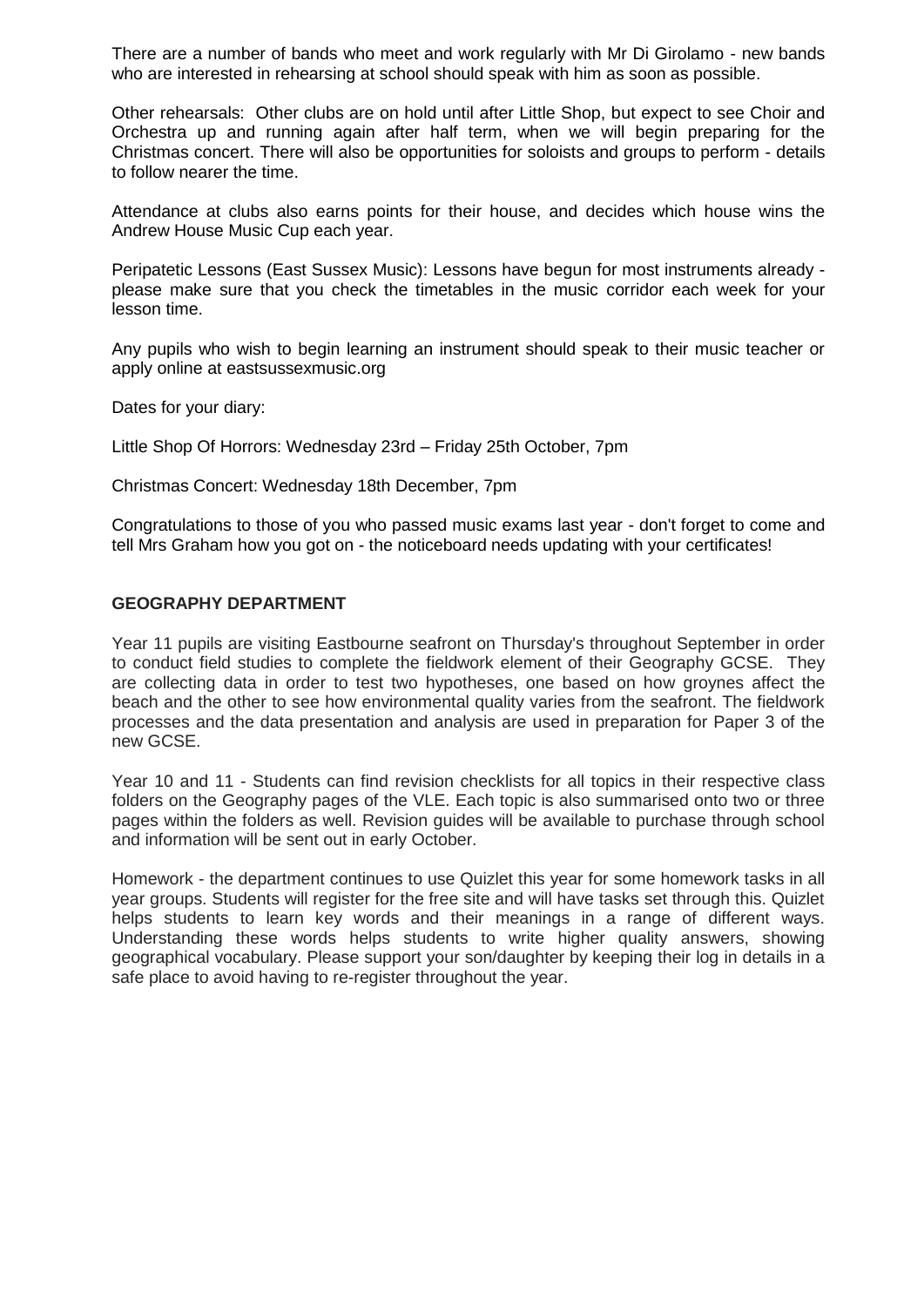#### **CLUBS AND ACTIVITIES**

In addition to Music and Sports activities, pupils may wish to join the following:

**Art** Support Sessions: Miss Reed – Tuesday lunchtime room 31; Miss Parker Tuesday after school, 3.30pm – 4.30pm room 30; Ms Betts every lunchtime and some Monday afternoons by arrangement.

These are for KS3 & KS4 mixed. Pupils can join any teacher but KS4 are recommended to see their class teacher in the first instance, or request to join another teacher.

**Choir:** Mrs Graham – will start after half term

**Design & Technology** GCSE coursework and catch up after school 3.30 pm - 4.30 pm Tuesdays. STEM – completing challenges, competitions and exploring the world of technology through science, engineering and maths – Wednesdays 3.30 pm - 4.30 pm

**Drama Club** – Miss Roadknight – will be starting on a Monday lunch time after the College production has had its run.

**MFL**: Any Modern Foreign Language can book in with Mrs Hardy Tuesday or Wednesday in room 53 after school.

**Homework Club**: for all years - Room 54 (computer room) Monday – Thursday 3.30 p.m. – 5.00 p.m. Just turn up and use the facilities with staff support available.

**Year 11 Silent Study**: Monday to Thursday in the library 3.30 – 5.00 p.m.

**I.C.T**: Year 10 and 11 Creative iMedia 'Homework/Course Club' work, catch up and support – every day 3.30pm – 4.30pm in rooms 32,33 & 34, except for Mondays. **Computer Science** Years 10 and 11 "Homework Club" revision, work catch up and support –

Tuesdays and Thursdays 3.30pm – 4.30pm in room 34.

**Coding Club** – Room 34, 3.30pm-4.30pm. Open to all year groups – Tuesdays and Thursdays.

**Library**: Open each lunch time and break time. Please see separate item.

**Music Clubs:** Production rehearsals (Little Shop Of Horrors) – most lunchtimes, Tuesday/Wednesday/Friday after school. Music rooms are open most break times for quiet keyboard practice (first come first served). GCSE musicians can come for performance support on Thursdays (after school) – or see Mr D to arrange a time for composition support.

**Maths**: Homework support available by prior arrangement with subject staff.

**Orchestra:** Mrs Graham - will start after half term.

**Rock Groups:** Mr Di Girolamo - rehearse Friday lunchtimes.

**School Council**: This is the representative group for the pupils, which meets to debate and discuss whole school issues with the Senior Staff. Elections for tutor group representatives will be held soon.

**Ski Club**: There will be 3 dry ski slope evening visits to Knockhatch ski centre. The dates for these are Wednesday 6th November, Thursday 12th December and Thursday 23rd January. Details about these will be put on the electronic noticeboard.

**Sports Clubs**: Please see separate timetable.

#### **SKI TRIP 2020**

This trip is full.

Details of the ski trip in 2021 will be published shortly.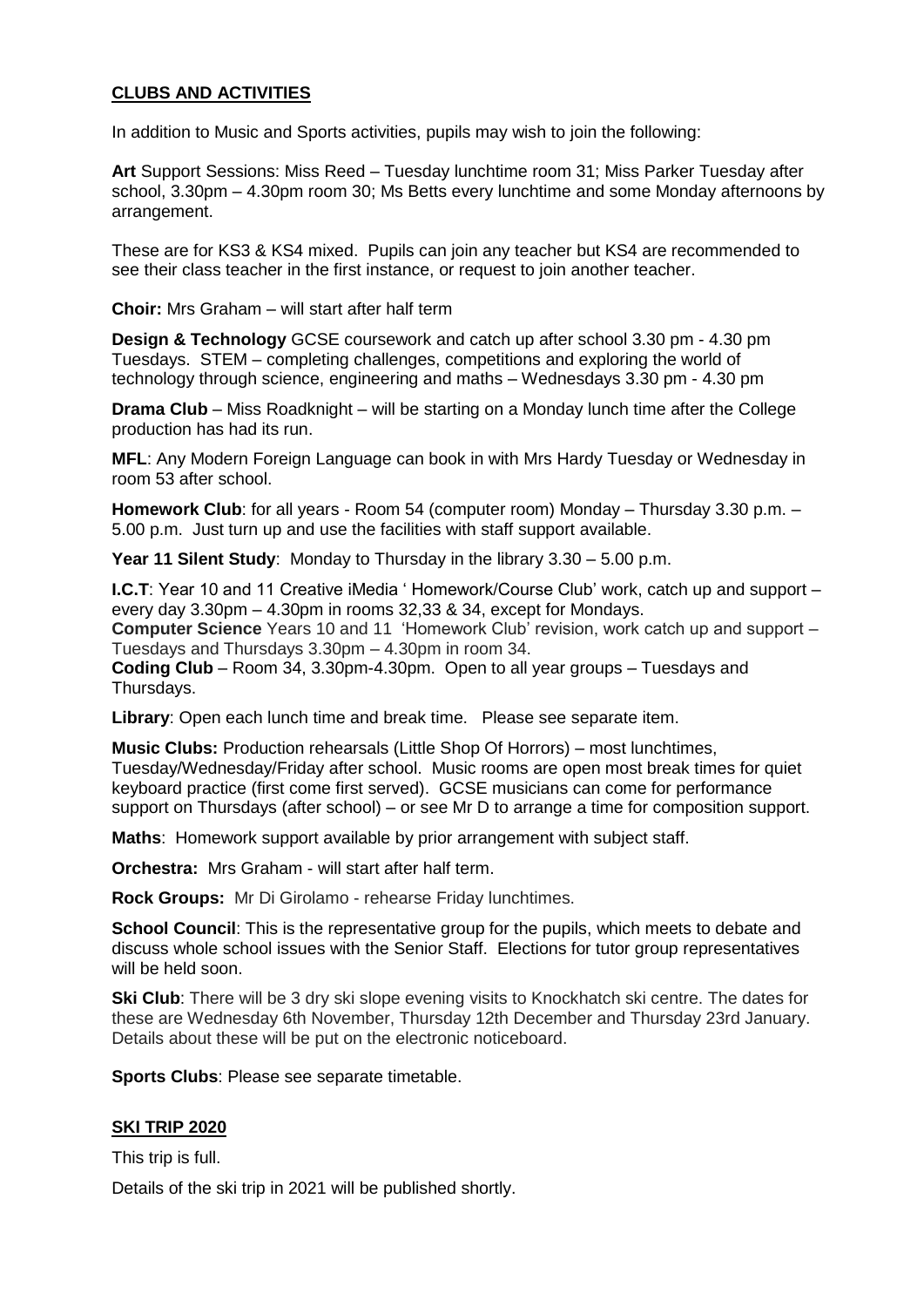#### **PLANNED TRIPS**

In order to help parents to plan ahead, we thought it would be useful to provide details of planned and proposed trips for this school year and a bit beyond. This is by no means an exhaustive list. We may well offer further visits should suitable opportunities arise. Most of these trips are repeated each year. Enquire early and plan ahead.

| Sept 2019        | Geography Field trips x 3 (Miss Kent)                                                           |
|------------------|-------------------------------------------------------------------------------------------------|
| Winter 2019/2020 | Dry Slope Skiing - various dates                                                                |
| Oct 2019         | An Inspector Calls Theatre Trip, Blue Reef Coastal Art Trip (Yrs. 10 &<br>11) & Macbeth (Yr. 9) |
| Nov 2019         | Poetry Live (Yr. 11)                                                                            |
| Dec 2019         | Bodies Exhibition (Yr. 11)                                                                      |
| Jan 2020         | GCSE Science Live (Yr. 11)                                                                      |
| Feb 2020         | An Inspector Calls (Yr. 10)                                                                     |
|                  | Spring/Summer 2020 Duke of Edinburgh Award (Yr. 10)                                             |
| Easter 2020      | Ten Tors Training, Dartmoor (Yr. 10)                                                            |
| <b>July 2020</b> | Year 9 Camp (Mr Harrold) & potentially Barcelona Languages Trip (Yrs.<br>8, 9 & 10              |
| Sept 2020        | Lake District Mountain Walking (Yrs. 10 & 11)                                                   |
| Feb 2021         | Ski trip to Italy (Mr Ockmore – Yrs. 7 - 10)                                                    |

#### **PARENT AND TEACHER ASSOCIATION**

The PTA has enjoyed another busy and bumper year and has managed to raise £8238 this year (September 2018-August 2019). This was via the ever popular four Year 7 & 8 Discos, voluntary contributions via ParentPay, the sale of refreshments and sports day barbecue.

The PTA money has been allocated to this year's wish list requests from a number of departments. Several items were bought from the wish list. We hope to be able to support more requests throughout this academic year.

The PTA has continued to purchase all of the prefect ties for the new cohort of school prefects. The departments and students are incredibly grateful for the items and the ties that they receive. There will be an update as soon as the items are decided.

These activities are very well supported by the PTA members and College staff. We are extremely lucky to have such supportive parents and we challenge the Governors to enter a team into this year's quiz!

If you are interested in joining the PTA please contact Mr Harrold, at the College. New members are always welcome. We have just had our first meeting of the year which has given us new energy and an injection of new ideas and focuses.

We have added a button to our Parent Pay portal to enable parents to make voluntary donations to the PTA. These donations will be used to support various projects within subject areas and around the College. Please donate using this button if you feel able to.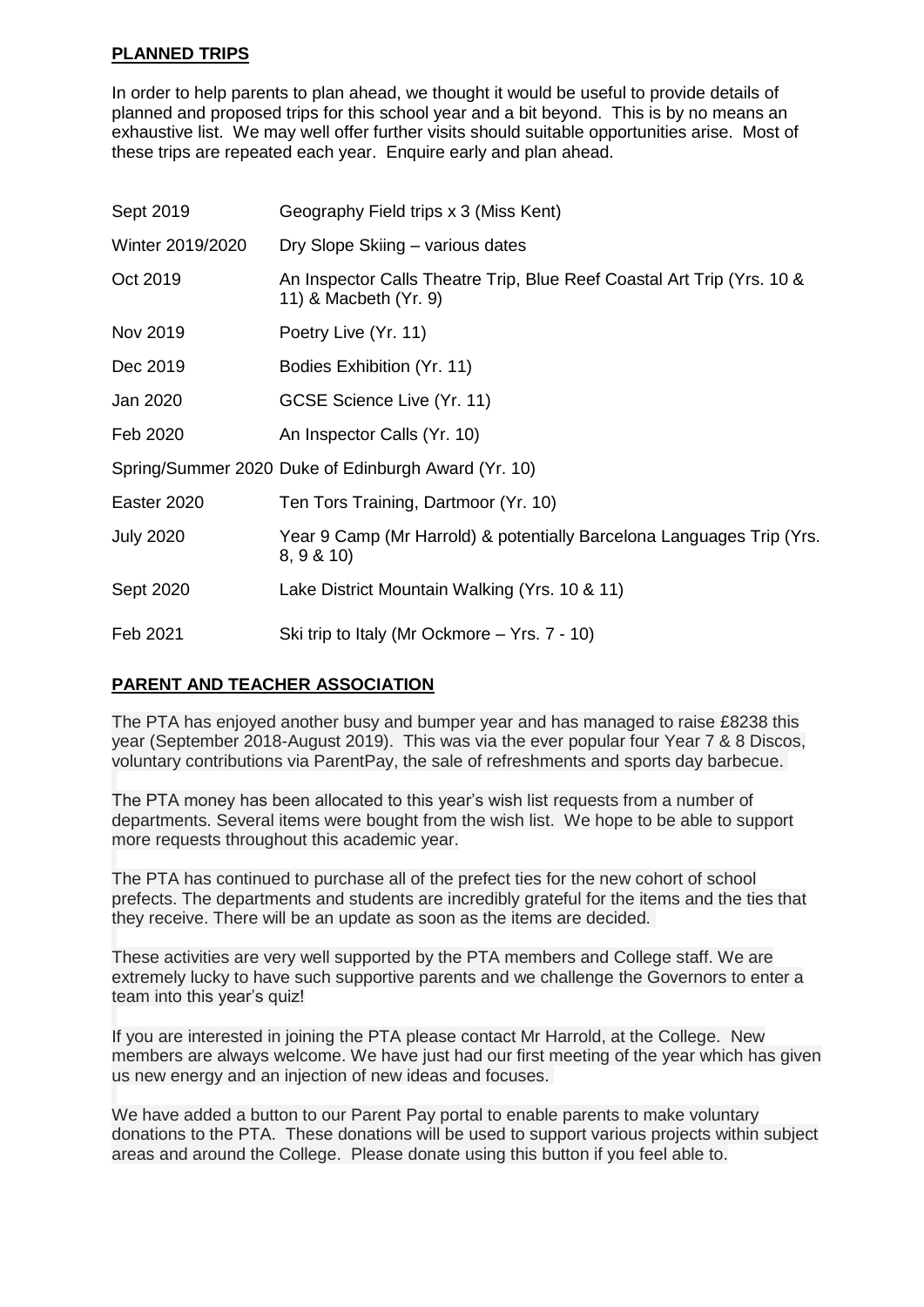#### **IS YOUR CHILD ENTITLED TO FREE SCHOOL MEALS?**

You may not be aware that your child could be entitled to free school meals. Free school meals can be given if you fall into one of the following categories:

- [Universal Credit](https://www.gov.uk/universal-credit) if you apply on or after 1 April 2018 your household income must be less than £7,400 a year (after tax and not including any benefits you get)
- [Income Support](https://www.gov.uk/income-support)
- Income-based [Jobseekers Allowance](https://www.gov.uk/jobseekers-allowance)
- Income-related [Employment and Support Allowance](https://www.gov.uk/employment-support-allowance)
- Support under [Part VI of the Immigration and Asylum Act 1999](http://www.legislation.gov.uk/ukpga/1999/33/part/VI)
- The Guaranteed element of State [Pension Credit](https://www.gov.uk/pension-credit)
- **[Child Tax Credit](https://www.gov.uk/child-tax-credit) only,** if your annual household income (assessed by HM Revenue & Customs) isn"t over £16,190. **Anyone getting [Working Tax Credit](https://www.gov.uk/working-tax-credit) won't get free meals regardless of income**
- Working Tax Credit run-on paid for 4 weeks after you stop qualifying for Working Tax **Credit**

The school will also receive extra money to use towards enhancing your child"s education, something we need now more than ever with the current budget crisis.

For more information please contact Mrs Blissett in the Finance Office or follow the link to the online application form<https://admissions.eastsussex.gov.uk/Enrol/Website/default.aspx>

#### **CASHLESS CATERING**

Just a reminder that any cheques to top up pupil accounts should be made payable to CHARTWELLS and sent to the school marked for the attention of the kitchen. This is especially important for pupils who have a daily allowance limit on their account as cash credited to the pay point machines by pupils is not subject to any limits.

Free school meal balances are not available to view at the pay point machines but can be checked with the kitchen.

If you would like to set a daily allowance limit for your child, please send a letter with your child"s name and the amount you wish your child to spend every day, for the attention of the kitchen.

#### **SCHOOL MEALS**

The price of a standard 2 course meal for pupils is £2.16. The free school meal allowance has remained in line with this figure.

Due to increased use of Parent Pay and changes within the operation of the Finance Office we are unfortunately no longer able to provide change for students.

#### **CAREERS DEPARTMENT**

It is time for Year 11"s to be looking to secure a place in post 16 education, an apprenticeship or some employment work training after they have left us next summer. We will be running a 'Moving On' event on Wednesday 16<sup>th</sup> October for all our Year 11's. This will involve special assemblies by the main local colleges in lesson periods 3 and 4 and a post 16 provider"s fair at lunchtime for pupils to ask further questions. Parents are welcome to attend the fair at lunchtime from 12:55 to 13:40 but as it is during the working day so unfortunately there will be no parking available on site. Full details will be sent out home soon.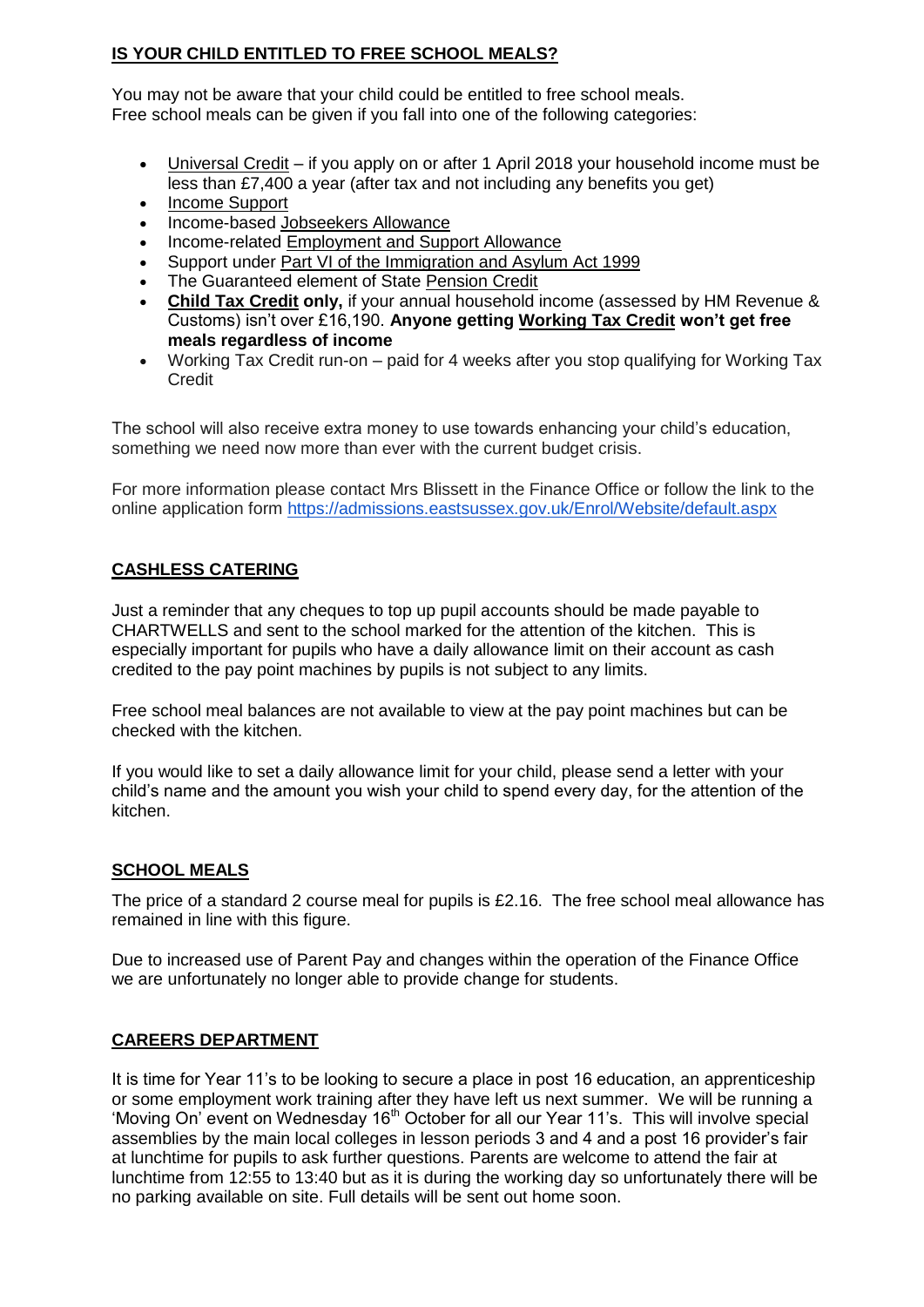Year 11 students are being issued with log in details for the e-Prospectus and application system which is replacing the now defunct UCAS Progress application system. Our careers members of staff are being trained on how to support students with their online application. Students will also be guided through the application process in their weekly Careers lessons. Students are also able to log in from home should you wish to work on their applications with them.

Students in year 11 are currently being invited to attend one to one careers interviews with our adviser Mrs Masters to give them an opportunity to discuss their options for further education. If any student or parent wishes to speak to Mrs Masters please contact her on [careers@claverham.org.](mailto:careers@claverham.org)

We are entering the period of time when most of the College or Sixth Form open days or evenings are scheduled. Please check the websites of any post-16 providers you are interested in. There are links available on the Careers homepage. Please be aware that the application process for the Kent schools is very early and that they must be contacted independently. If you need any information, advice or guidance regarding careers we would ask you, in the first instance, to go to the careers page on the learning zone and follow the links to the many very informative websites there. If you still have questions or need further input, please contact the careers team at the College. We will then attempt to provide the support you require. Any interviews would be open to both pupils and parents to attend.

Once again the work experience for Year 10 at the end of last academic year went very well and our pupils gained a great deal from the week. Thank you to all involved. I would ask all current Year 10 parents to start investigating all possibilities for organising your own placement the week beginning  $13<sup>th</sup>$  July 2020. Work experience letter and forms are available on our website and VLE zone for you to complete once you secure a placement and would ask you to submit the details of the placement by the end of January 2020. There is an early and strict deadline regarding placements as each must be formally approved by ESCC and this often involves undertaking Health and Safety visit to placements by their staff. We can no longer guarantee finding a placement for students, so it will not be possible for your son/daughter to go on work experience unless you organise your own placement. Please check that your chosen employer has Employers Liability Insurance when arranging a placement. ESCC do not approve placements without proof of this insurance and in previous years placements have been jeopardised for this reason.

Work experience forms have also been emailed home and are also available on our webpage. Please contact Mrs Francis if you require more information at this time.

Year 9 students whose participation in the Widening Participation programme with the University of Sussex will be confirmed, are going to be invited to their first trip Campus tour on  $11<sup>th</sup>$  October (details will be sent out soon). We are also inviting the parents of those students, to attend the parent information evening presented by the University of Sussex representatives on Monday  $14<sup>th</sup>$  October from 6pm to 8 pm. Students are also welcome to attend.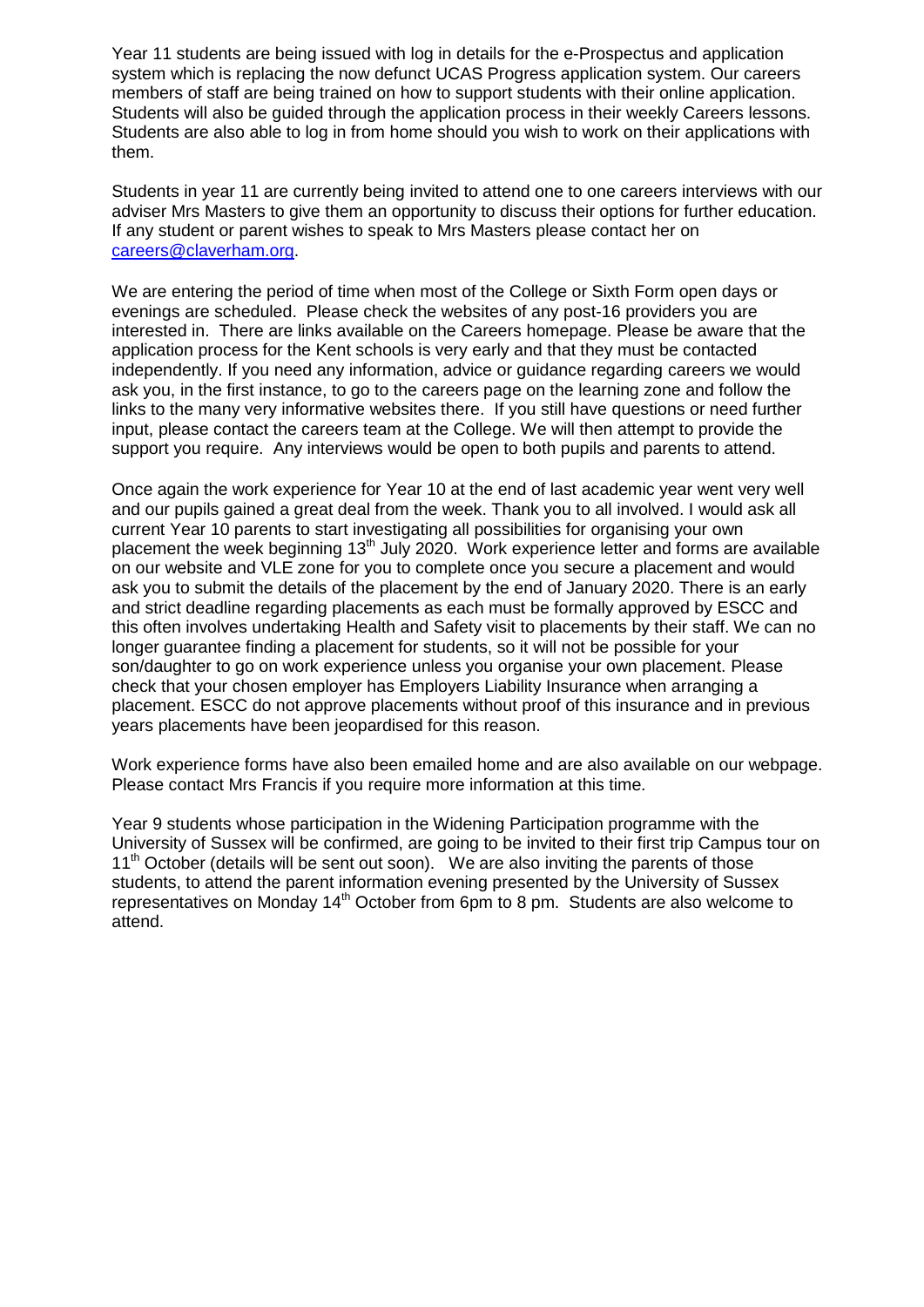#### **PRIVACY NOTICE (How we use pupil information)**

**Claverham Community College** processes personal information about its pupils and is a "data controller" for the purposes of Data Protection legislation. We collect information from you and may receive information about you from your previous school and the Learning Records Service. If you are enrolling for post-14 qualifications, the Learning Records Service will give us your unique learner number (ULN) and may also give us details of any learning you have done in the past or any qualifications you have.

#### **The categories of pupil information that we collect, hold and share include:**

- personal information (such as name, unique pupil number, contact details and address)
- characteristics (such as ethnicity, language, nationality, country of birth and free school meal eligibility)
- attendance information (such as sessions attended, number of absences, absence reasons and any previous schools attended)
- safeguarding information (such as court orders and professional involvement)
- special educational needs (including individual needs and banding)
- medical and administration (such as doctors information, child health, dental health, allergies, medication and dietary requirements)
- assessment and attainment (such as key stage 2 data, current attainment data, post 16 courses enrolled for and any relevant results)
- behavioural information (such as rewards and sanctions, exclusions and any relevant alternative provision put in place)
- passport details (where applicable for certain trips)
- student photographs
- video and audio recordings
- CCTV images
- Parent/Carer details (such as name, address, contact details etc)

#### **Why we collect and use this information**

We collect and use pupil information, for the following purposes:

- a) to support pupil learning
- b) to monitor and report on pupil progress
- c) to provide appropriate pastoral care
- d) to keep children safe (food allergies, emergency contact details, medical conditions, CCTV, student photographs)
- e) to assess the quality of our services
- f) to meet the statutory duties placed upon us
- g) to enter pupils for examinations
- h) to provide access to post 16 training providers, youth services and careers advisors
- i) to provide an effective school catering service
- j) to provide an online payment system for dinner money and trips
- k) to effectively monitor and manage payments for items including PE kit, school trips etc
- l) to book school trips and activities

#### **The lawful basis on which we use this information**

We only collect and use pupils' personal data when the law allows us to. Most commonly, we collect and process personal data to enable us to comply with a legal obligation or we are acting in the public interest or exercising our official authority. We may also process pupil"s data where we obtain consent from you or have a genuine legitimate interest which do not harm your rights or interests. Examples of the data we process under each lawful basis are outlined below: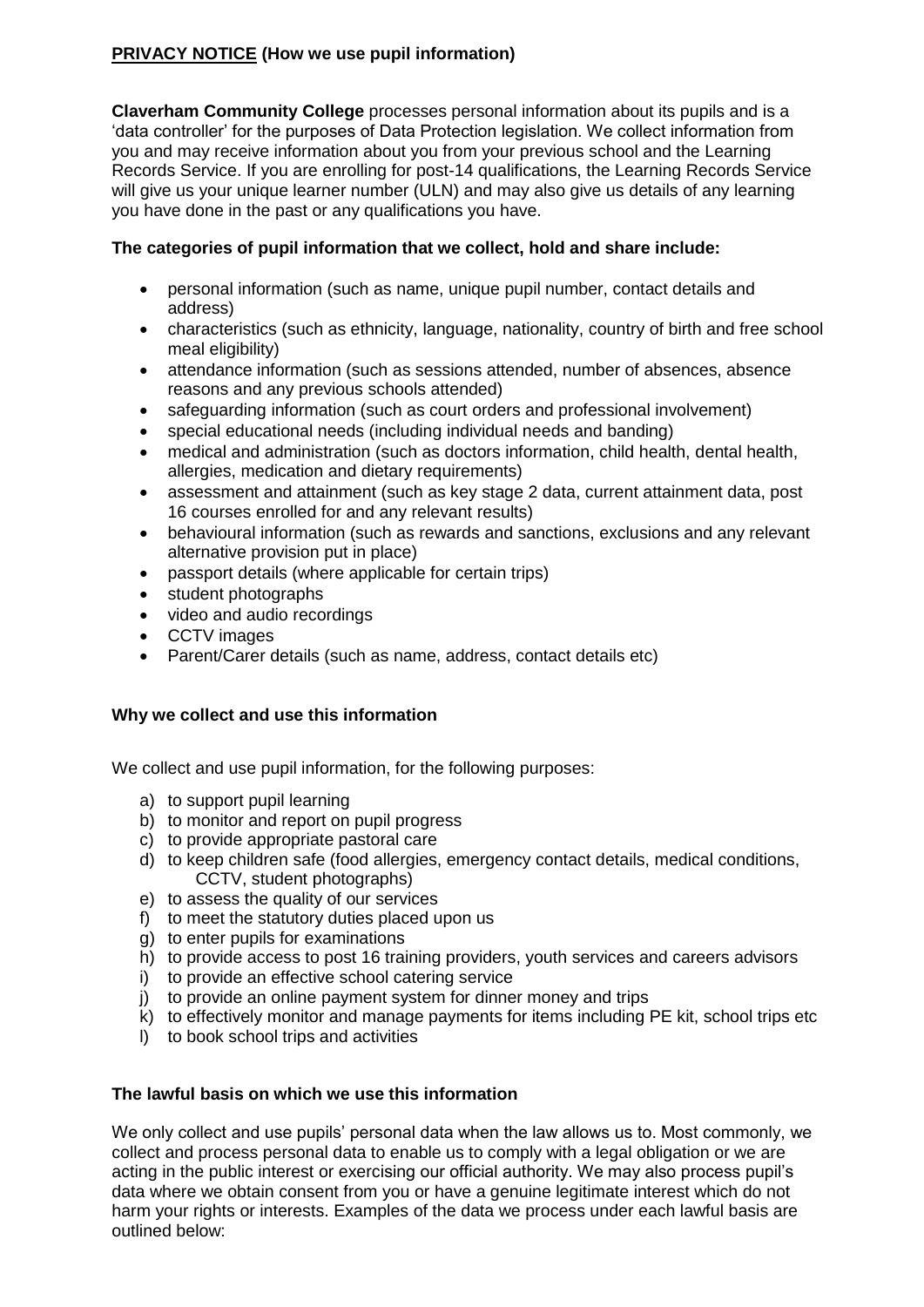#### **Legal Obligation**

For admission to the school, providing data to the DfE such as the school census, special educational needs, keeping children safe in education and reporting and investigating accidents.

#### **Public Interest**

Transfer of files to another educational establishment, sharing data with the exam boards, processing exam data, downloading KS2 results using the key2success portal, inputting and analysing assessment data using 4Matrix, generating target grades using FFT Aspire, monitoring behaviour, attainment, rewards and providing an online learning platform using Classcharts, monitoring and managing independent reading practice, providing digital learning resources and assessment materials, providing access to online careers guidance and protecting our staff and pupils using CCTV.

Special category data including race, ethnic origin, religion, health, sex life or sexual orientation is processed under Substantial Public interest.

#### **Consent**

Official and unofficial school photographs, video and audio recordings, SAM online learning platform, healthcare plans, to book school trips and activities and to send out any communication to parents for anything taking place on the school site which is not school related.

Explicit consent will be requested for any special category data such as health.

Consent can be withdrawn at any time by writing to the college.

If consent is not given for photographs then one photo will be taken for our administrative systems only to identify and therefore safeguard your child under Legal Obligation.

#### **Legitimate Interest**

Providing access to post 16 training providers through UCAS progress, communicating with parents, supporting vulnerable groups with post 16 education through ESCC Youth Employability service, providing a canteen service (parentpay), monitoring library resources using Oliver Softlink and maintaining effective finance systems.

#### **How we collect pupil information**

Whilst the majority of pupil information you provide to us is mandatory, some of it is provided to us on a voluntary basis. In order to comply with the General Data Protection Regulation, we will inform you whether you are required to provide certain pupil information to us or if you have a choice in this.

Consent for official and unofficial school photographs, video and audio recordings, and parent communication for anything taking place on the school site is collected via a consent form. Consent for details requested as part of a health care plan is requested at the time of completion. Consent for trips and activities is collected via Parent Pay and consent for SAM learning is collected for specific pupils as required.

#### **How we store pupil data**

We hold pupil data securely for the set amount of time shown in our data retention schedule. For more information on our data retention schedule and how we keep your data safe, please visit www.claverham.org.

#### **Who we share pupil information with**

We routinely share pupil information with:

• schools that pupils attend after leaving us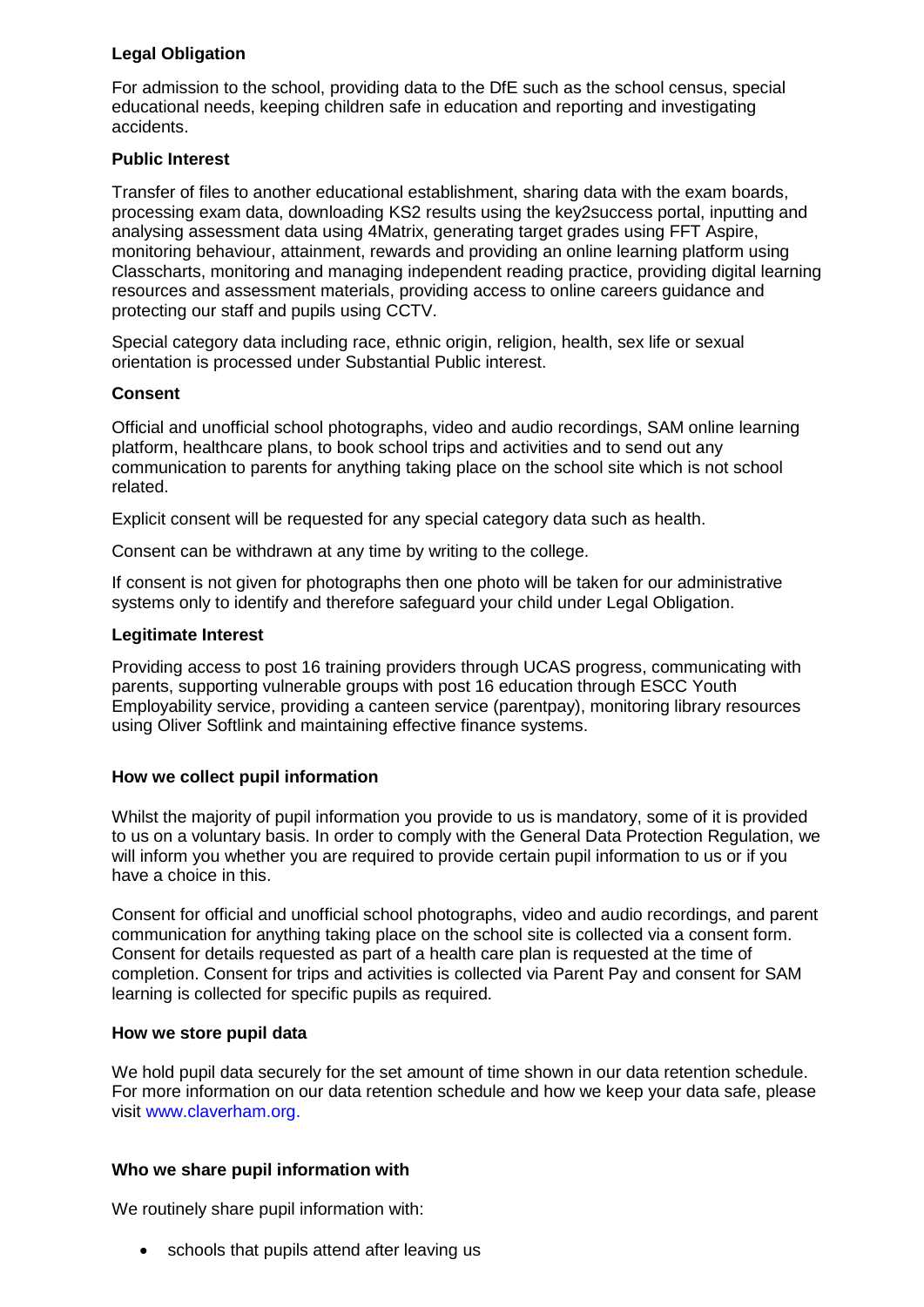- our local authority
- the Department for Education (DfE)
- youth support services (pupils aged 13+)
- Police
- Social services
- School Nurse/Schools Health Service
- Parent Pay
- Chartwells
- Online learning tools
- Edulink Parent communication tool to view the information parents have already provided

#### **Why we regularly share pupil information**

We do not share information about our pupils with anyone without consent unless the law and our policies allow us to do so.

The Department for Education (DfE) collects personal data from educational settings and local authorities via various statutory data collections. We are required to share information about our pupils with the Department for Education (DfE) either directly or via our local authority for the purpose of those data collections.

We are required to share information about our pupils with our local authority (LA) and the Department for Education (DfE) under section 3 of The Education (Information About Individual Pupils) (England) Regulations 2013.

#### **Youth support services**

#### **Pupils aged 13+**

Once our pupils reach the age of 13, we also pass pupil information to our local authority and / or provider of youth support services as they have responsibilities in relation to the education or training of 13-19 year olds under section 507B of the Education Act 1996.

This enables them to provide services as follows:

- youth support services
- **Careers advisers**

The information shared is limited to the child"s name, address and date of birth. However where a parent or guardian provides their consent, other information relevant to the provision of youth support services will be shared. This right is transferred to the pupil once they reach the age of 16.

Data is securely transferred to the youth support service via the DfE 'Collect' website. It is stored on ESCC servers and held until the pupil reaches 25 years old.

#### **Requesting access to your personal data**

Under data protection legislation, parents and pupils have the right to request access to information about them that we hold. To make a request for your personal information, or be given access to your child"s educational record, please contact the college in writing addressed to the PA to the Principal.

You also have the right to:

- object to processing of personal data that is likely to cause, or is causing, damage or distress
- prevent processing for the purpose of direct marketing
- object to decisions being taken by automated means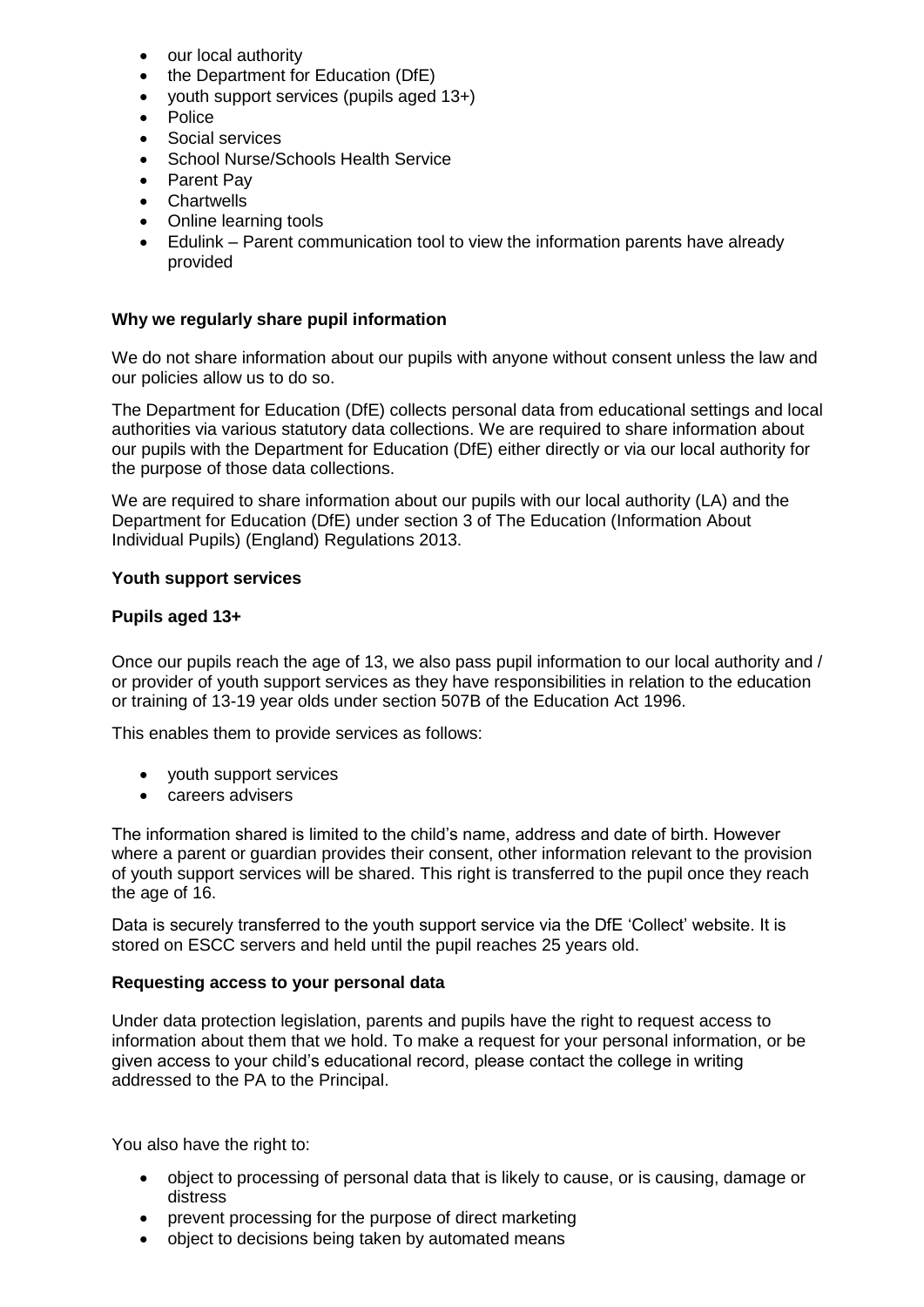- in certain circumstances, have inaccurate personal data rectified, blocked, erased or destroyed; and
- A right to seek redress, either through the ICO, or through the courts.

If you have a concern about the way we are collecting or using your personal data, we request that you raise your concern with us in the first instance. Alternatively, you can contact the Information Commissioner"s Office at<https://ico.org.uk/concerns/>

#### **Data Protection Officer**

Roger Simmons, 07704838512, [rsimmonsltd@gmail.com,](mailto:rsimmonsltd@gmail.com) [www.rsimmonsltd.com](http://www.rsimmonsltd.com/) 

However, please contact the school in the first instance if you have a query regarding this privacy notice or how your information is used.

#### **The National Pupil Database (NPD)**

The NPD is owned and managed by the Department for Education and contains information about pupils in schools in England. It provides invaluable evidence on educational performance to inform independent research, as well as studies commissioned by the Department. It is held in electronic format for statistical purposes. This information is securely collected from a range of sources including schools, local authorities and awarding bodies.

We are required by law, to provide information about our pupils to the DfE as part of statutory data collections such as the school census and early years" census. Some of this information is then stored in the NPD. The law that allows this is the Education (Information About Individual Pupils) (England) Regulations 2013.

To find out more about the NPD, go to [https://www.gov.uk/government/publications/national](https://www.gov.uk/government/publications/national-pupil-database-user-guide-and-supporting-information)[pupil-database-user-guide-and-supporting-information.](https://www.gov.uk/government/publications/national-pupil-database-user-guide-and-supporting-information)

The department may share information about our pupils from the NPD with third parties who promote the education or well-being of children in England by:

- conducting research or analysis
- producing statistics
- providing information, advice or guidance

The Department has robust processes in place to ensure the confidentiality of our data is maintained and there are stringent controls in place regarding access and use of the data. Decisions on whether DfE releases data to third parties are subject to a strict approval process and based on a detailed assessment of:

- who is requesting the data
- the purpose for which it is required
- the level and sensitivity of data requested: and
- the arrangements in place to store and handle the data

To be granted access to pupil information, organisations must comply with strict terms and conditions covering the confidentiality and handling of the data, security arrangements and retention and use of the data.

For more information about the department"s data sharing process, please visit: <https://www.gov.uk/data-protection-how-we-collect-and-share-research-data>

For information about which organisations the department has provided pupil information, (and for which project), please visit the following website: <https://www.gov.uk/government/publications/national-pupil-database-requests-received>

To contact DfE:<https://www.gov.uk/contact-dfe>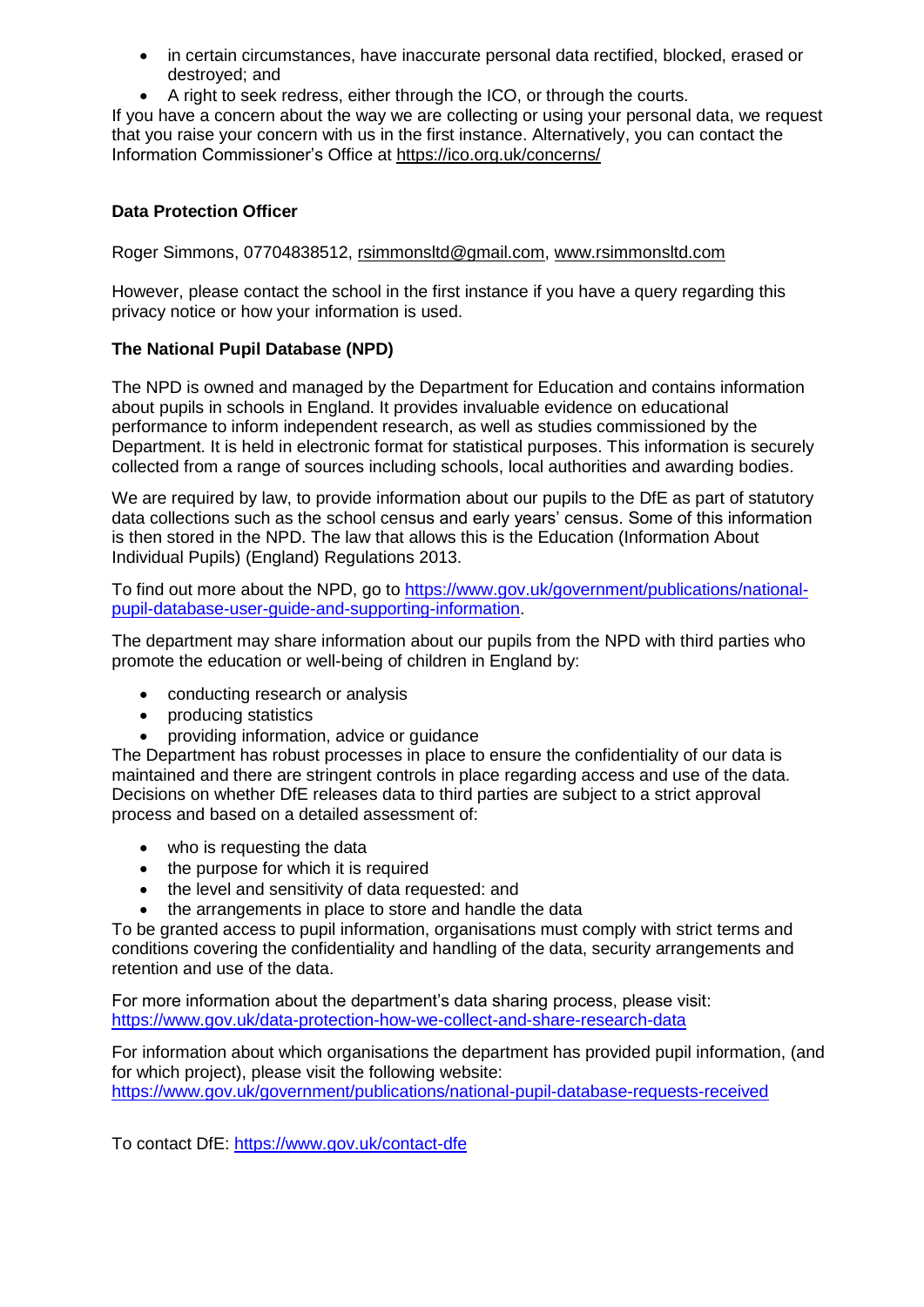#### **How Government uses your data**

The pupil data that we lawfully share with the DfE through data collections:

- underpins school funding, which is calculated based upon the numbers of children and their characteristics in each school.
- informs 'short term' education policy monitoring and school accountability and intervention (for example, school GCSE results or Pupil Progress measures).
- supports "longer term" research and monitoring of educational policy (for example how certain subject choices go on to affect education or earnings beyond school)

#### **Data collection requirements**

To find out more about the data collection requirements placed on us by the Department for Education (for example; via the school census) go to [https://www.gov.uk/education/data](https://www.gov.uk/education/data-collection-and-censuses-for-schools)[collection-and-censuses-for-schools](https://www.gov.uk/education/data-collection-and-censuses-for-schools)

I look forward to working with you over the coming year and would like to thank you for your on-going support with all areas of the life of the College; I look forward to meeting you at our parents" evenings and other events in the coming year. As always if you have any questions or concerns please contact the College at your earliest convenience so that we can work together to solve any issues that might arise.

Yours sincerely,

Mr P Swatton **Principal**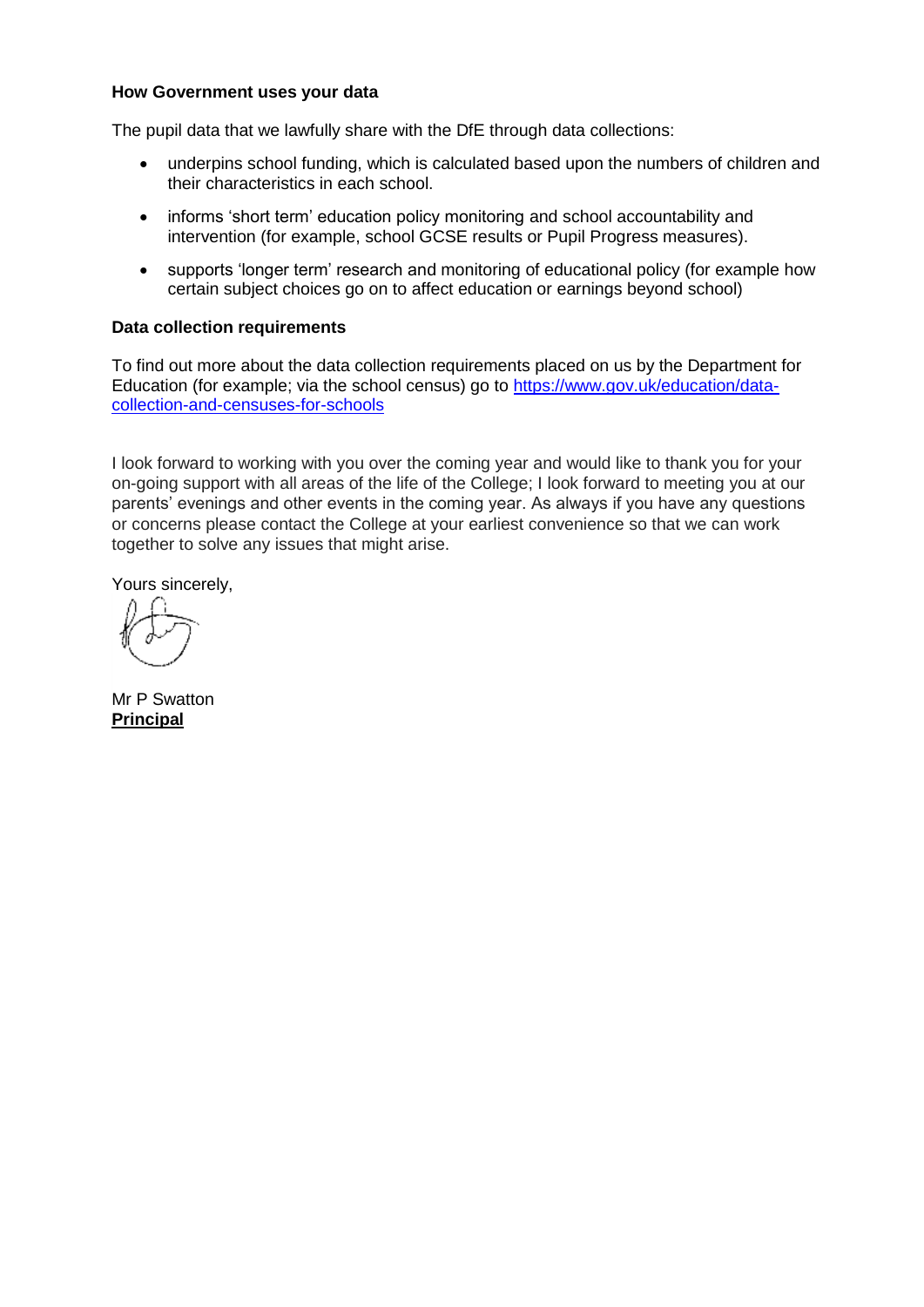## **DISTRACTIONS AT HOME** GETTING IN THE WAY OF **HOMEWORK AND REVISION P**







**ALL YR11 WELCOME** @THE LIBRARY **SILENT STUDY MONDAY TO THURSDAY 3:30PM TIL 5PM**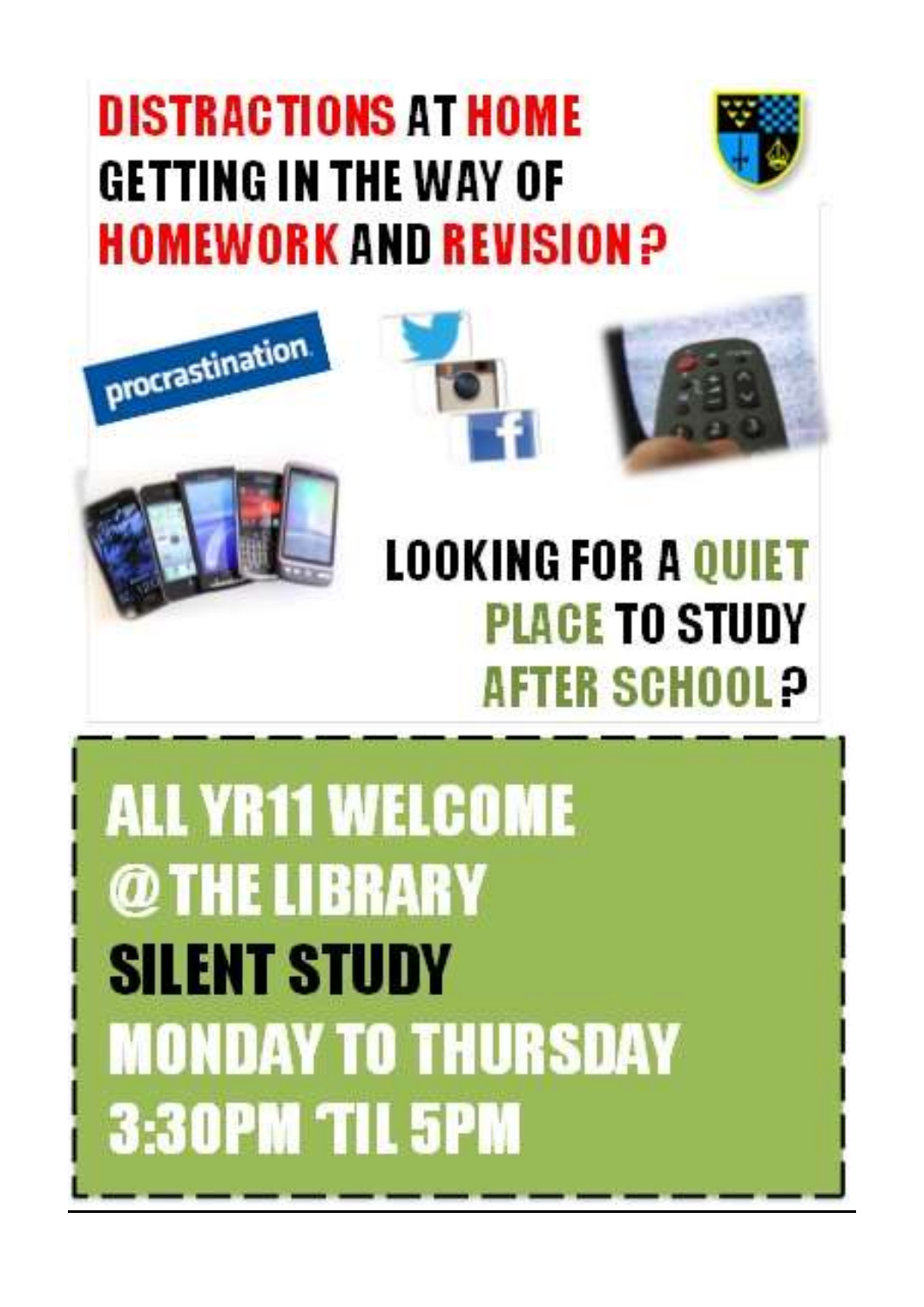### **AUTUMN CLUB LIST**

|                                                              |                                                                      |                                                                       |                                                               |                                                                         | ₩                                                        |
|--------------------------------------------------------------|----------------------------------------------------------------------|-----------------------------------------------------------------------|---------------------------------------------------------------|-------------------------------------------------------------------------|----------------------------------------------------------|
|                                                              | <b>MONDAY</b>                                                        | <b>TUESDAY</b>                                                        | <b>WEDNESDAY</b>                                              | <b>THURSDAY</b>                                                         | <b>FRIDAY</b>                                            |
| <b>LUNCHTIME</b><br><b>CLUBS</b>                             |                                                                      | <b>Table Tennis</b><br><b>Year 7&amp;8</b><br><b>JJG</b>              |                                                               | <b>Badminton</b><br><b>All Years</b><br>LJM                             | <b>Table Tennis</b><br>Gym<br>Year 9,10,11<br><b>SRJ</b> |
| <b>Astro</b><br>$12:55-1:30$                                 |                                                                      |                                                                       |                                                               |                                                                         |                                                          |
|                                                              | Astro<br>Year 7 priority<br><b>MPH</b>                               | Astro<br>Year 8 priority<br><b>JCH</b>                                | Astro<br>Year 9 priority<br><b>VLS</b>                        | <b>Astro</b><br>Year 10 priority<br><b>SRJ</b>                          | Astro<br>Year 11 priority<br><b>MJC</b>                  |
|                                                              | <b>Trampolining</b><br>Gym<br><b>Year 7&amp;8</b><br>VLS/LJM/MPH/JJG | <b>Girls Netball</b><br><b>Courts</b><br>Year 9, 10, 11<br><b>MPH</b> | <b>Trampolining</b><br>Gym<br>Year 9, 10, 11<br><b>VLS</b>    | <b>Girls Netball</b><br><b>Courts</b><br>Year 8<br>LJM                  |                                                          |
| <b>AFTER</b><br><b>SCHOOL</b><br><b>CLUBS</b><br>$3:30-4:40$ | <b>Staff Meetings</b>                                                | <b>Gymnastics</b><br>Gym<br><b>Year 7&amp;8</b><br><b>SRJ</b>         | <b>Girls Netball</b><br><b>Courts</b><br>Year 7<br><b>JJG</b> | <b>Boys Football</b><br>Astro<br><b>Year 8 &amp; 9</b><br><b>MJC/TM</b> |                                                          |
| Н                                                            |                                                                      | <b>Boys Football</b><br>Astro<br>Year 7<br>TM                         | <b>Boys Football</b><br>Astro<br>Year 10 & 11<br><b>JCH</b>   | <b>Fitness</b><br>Gym<br>Year 9, 10, 11<br><b>JCH</b>                   |                                                          |
| M                                                            |                                                                      |                                                                       |                                                               |                                                                         |                                                          |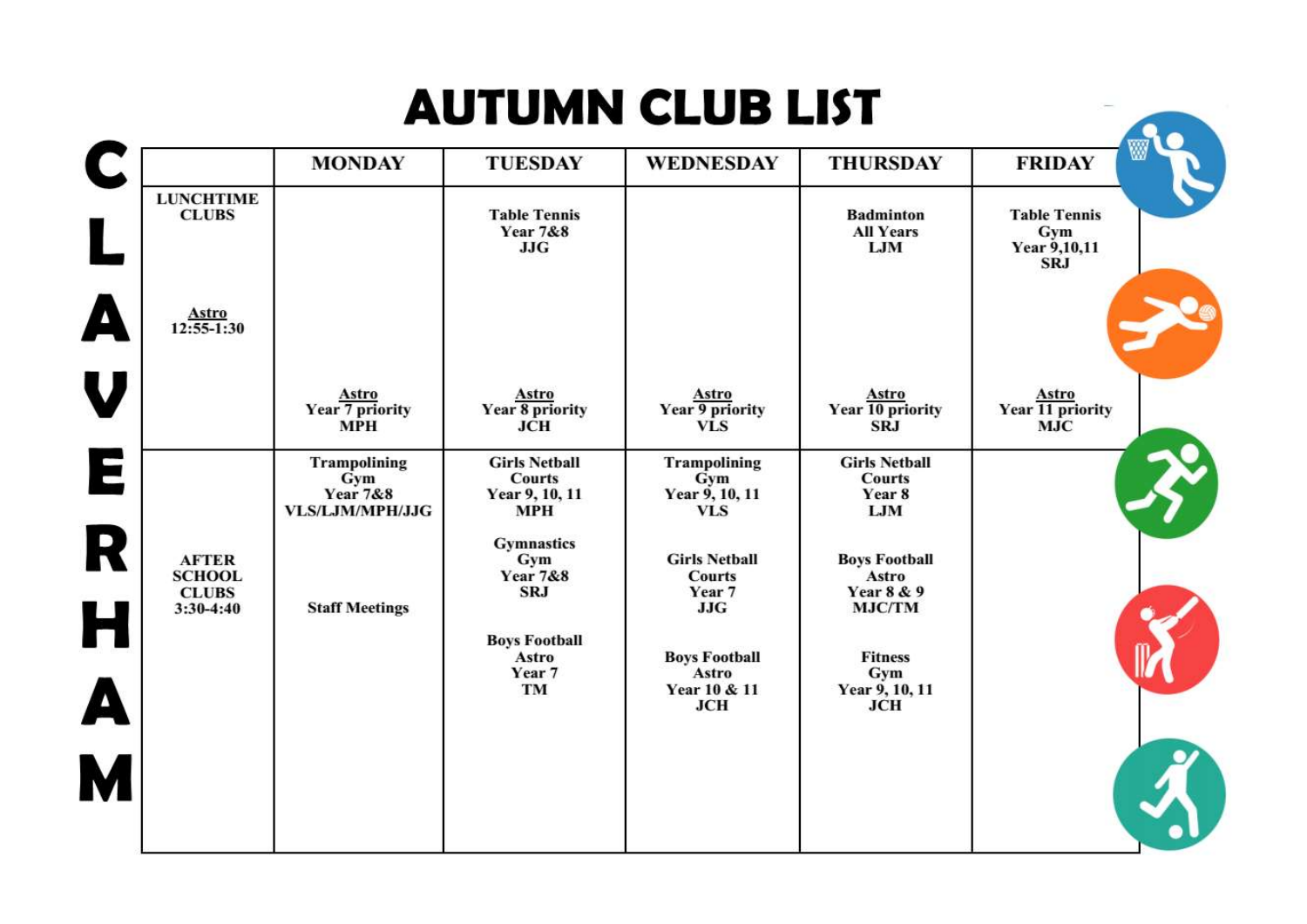### CLAVERHAM COMMUNITY COLLEGE

**\_\_\_\_\_\_\_\_\_\_\_\_\_\_\_\_\_\_\_\_\_\_\_\_\_\_\_\_\_\_\_\_\_\_\_\_\_\_\_\_\_\_\_\_\_\_\_\_\_\_\_\_\_**

#### **SCHOOL TERM AND HOLIDAY DATES 2019- 2020**

| <b>Holiday</b>        | <b>School will close</b> |          | School will re-open |          |
|-----------------------|--------------------------|----------|---------------------|----------|
|                       |                          |          |                     |          |
| Summer 2019           | Friday                   | 19.07.19 | Friday              | 06.09.19 |
| Autumn 2019           | Friday                   | 25.10.19 | Monday              | 04.11.19 |
| Christmas 2019        | Friday                   | 20.12.19 | Monday              | 06.01.20 |
| Spring Mid-Term 2020  | Friday                   | 14.02.20 | Monday              | 24.02.20 |
| Easter 2020           | Friday                   | 03.04.20 | Monday              | 20.04.20 |
| May Bank Holiday 2020 | Thursday                 | 07.05.20 | Monday              | 11.05.20 |
| Summer Mid-Term 2020  | Friday                   | 22.05.20 | Monday              | 01.06.20 |
| Summer 2020           | Wednesday                | 22.07.20 |                     |          |

#### **Staff Development Days**

There are 5 further days when the College is closed to pupils but the Staff attend for In-Service Training.

Wednesday 4<sup>th</sup> September 2019 Thursday 5<sup>th</sup> September 2019 Friday 4<sup>th</sup> October 2019 Friday 27<sup>th</sup> March 2020 Friday 3rd July 2020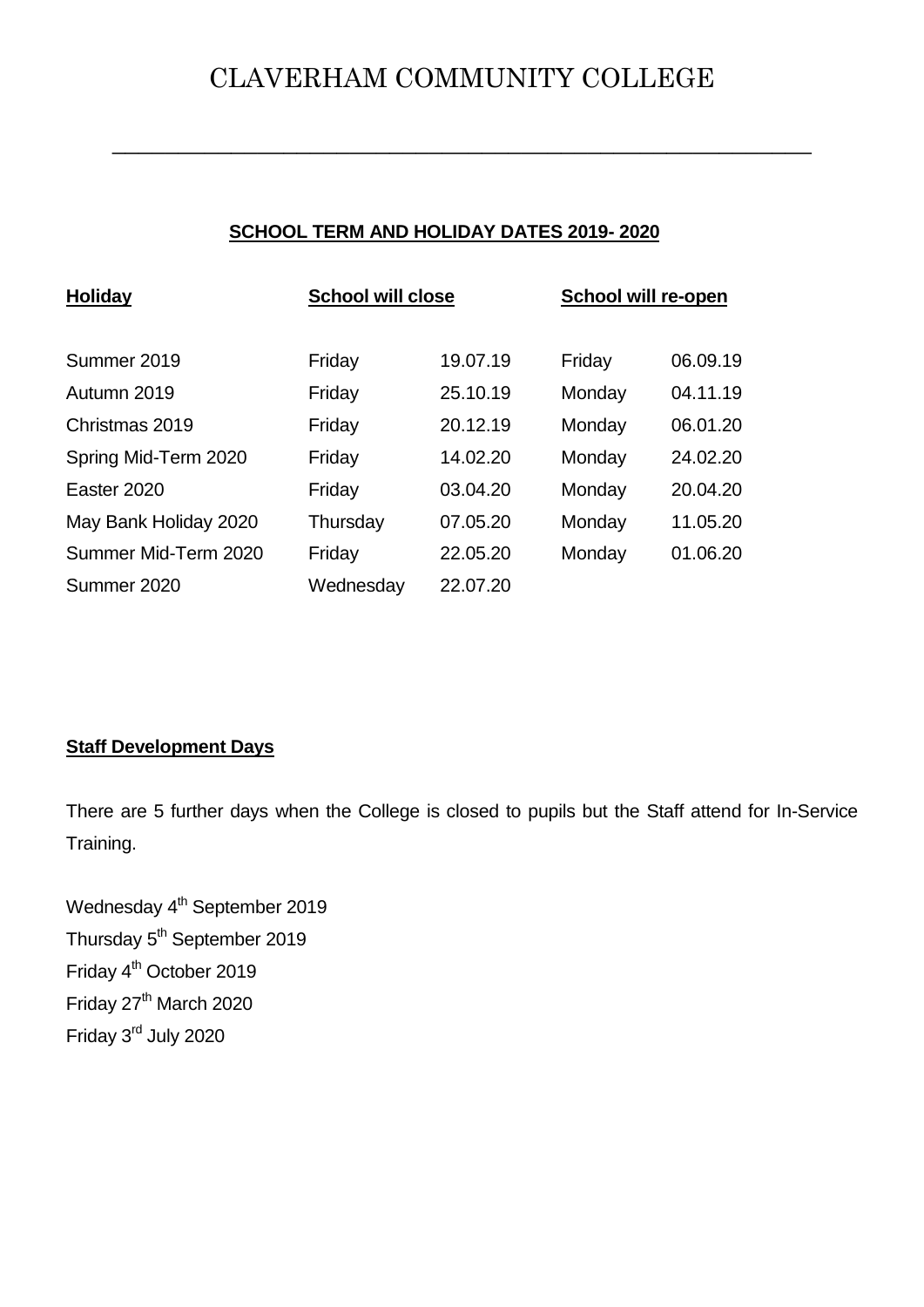Are you an ex-Claverham pupil? Would you join our Alumni network and help current pupils with information about your career path? If so, please sign up at this link:

<https://networks.futurefirst.org.uk/signup/claverham>